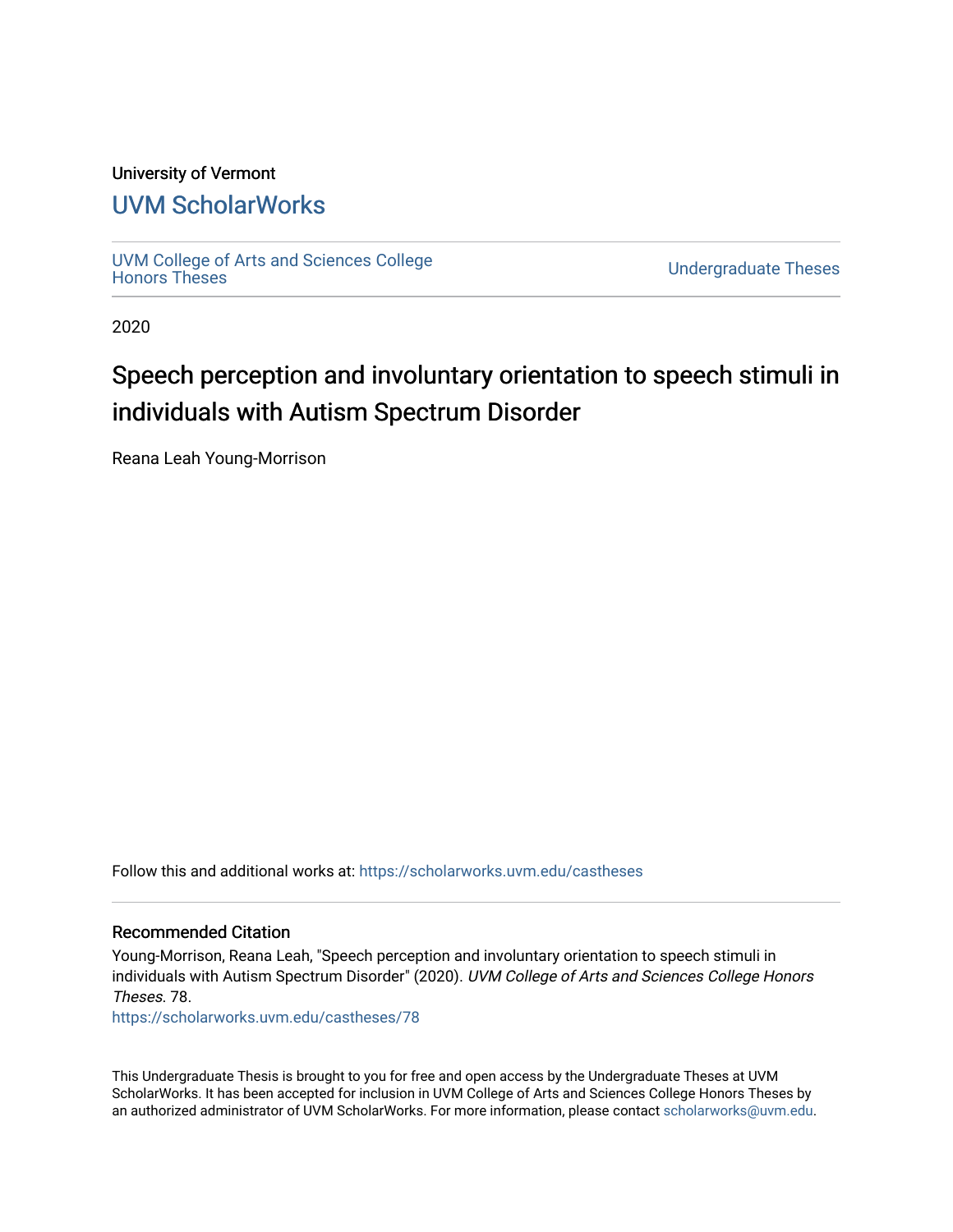# **Speech perception and involuntary orientation to speech stimuli in individuals with Autistic Spectrum Disorder**

# **Reana Young-Morrison**

#### **Abstract:**

Individuals with autism spectrum disorder (ASD) are known to have language and social deficits, yet the exact reasons for theses deficits are not fully understood. Language develops from exposure. Deficits in perception of speech can have devastating effects on an individual's ability to reproduce language and communicate effectively. The MMN and P300 ERP components can be used to assess sound discrimination and orientation, respectively. In previous work, individuals with ASD have shown little difference in MMN amplitudes to pure and complex tones but diminished P300 amplitudes for speech sounds, suggesting they can hear differences in speech components but cannot attend to them. This study uses EEG to look at auditory perception and involuntary attentional orientation. Using an oddball paradigm, the subjects were presented with four distinct auditory conditions: pure tones, complex tones, synthetic speech, and human speech. The MMN and P300 for each individual with ASD was compared to those of typically developing (TD) individuals. Differences, in MMN for pure tone and in P300 for complex tone, synthetic speech, and human speech, were found between ASD and TD participants. The distinct speech conditions were included to allow a deeper comparison and understanding of speech perception and involuntary attentional orientation in individuals with ASD.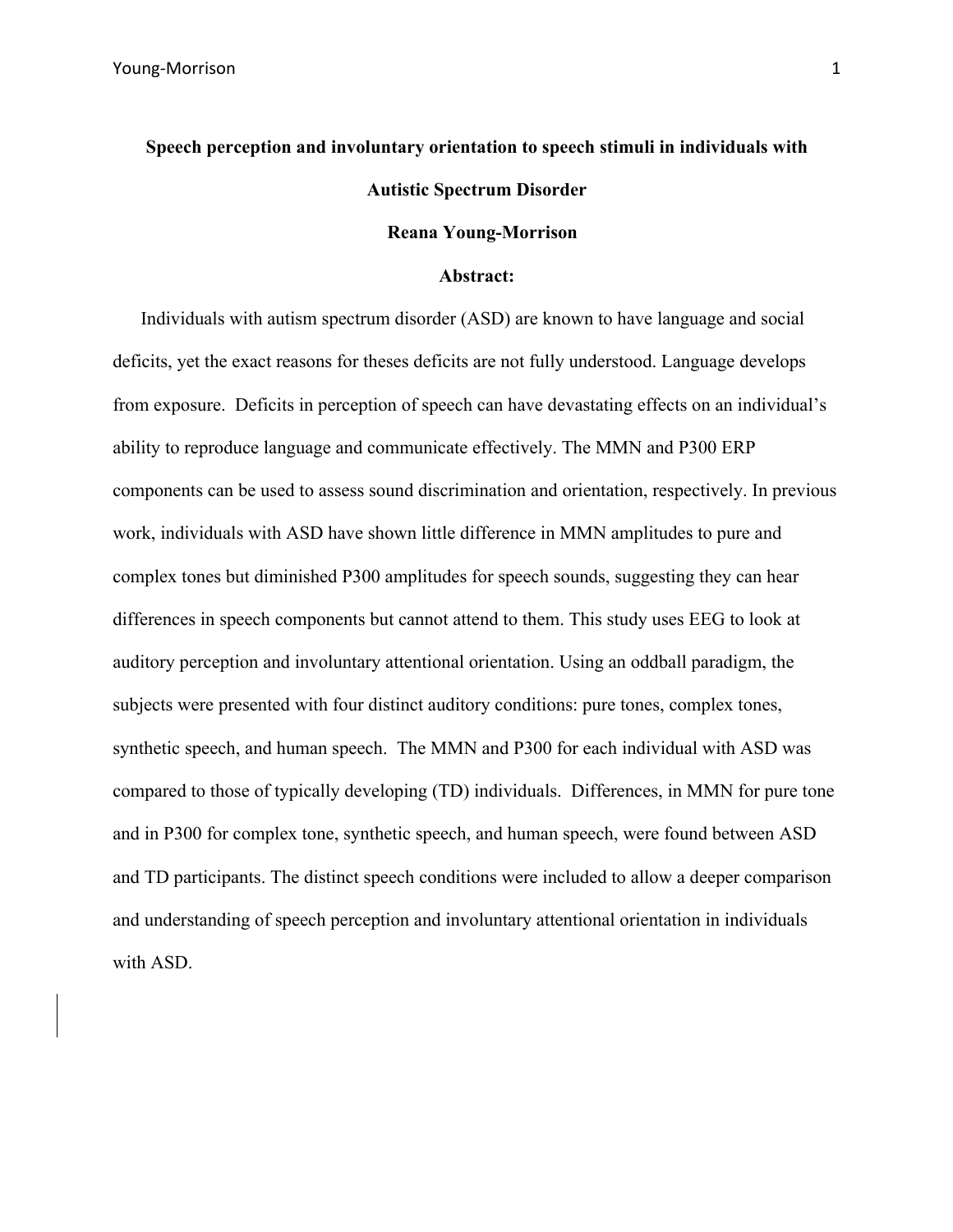#### **Introduction**

The purpose of this experimental study is to obtain a greater understanding of underlying components of language processing in individuals with Autism Spectrum Disorder (ASD). ASD is a neurodevelopmental disorder seen in 1 in every 59 children (Centers of Disease Control and Prevention, 2016) which greatly affects stimulus processing, motor functions, social emotional processing and interaction, and most importantly for this study, language production and acquisition. A variety of disorders of speech production and speech perception are very common in individuals with autism, particularly in more severe individuals. Difficulties can range from inappropriate speech, echolalia, limited vocabularies, markedly unintelligible speech, or even no apparent speech production or no sensory perception. It is estimated that approximately 25% of individuals with ASD have little to no functional speech and are characterized as "non-verbal" (Turner, Stone, Pozdol, & Coonrod, 2006). Those with functional speech often have pervasive production deficits that limit their social and communication skills, ability to function in society, and quality of life. Although deficits in any of the areas of language and communication can significantly impact the quality of life for individuals with autism, one of the most devastating problem areas is language function. Because language is central to communication, deficits in this area can place enormous strain on individuals with autism as well as their parents, caregivers, educators, and clinicians.

Although language skills in ASD have been widely studied, it remains unclear why some individuals never develop functional language and remain "minimally verbal". The experiment used event related potentials (ERPs) to identify whether attentional orientation to speech and non-speech sounds differ in individuals with ASD compared to TD individuals.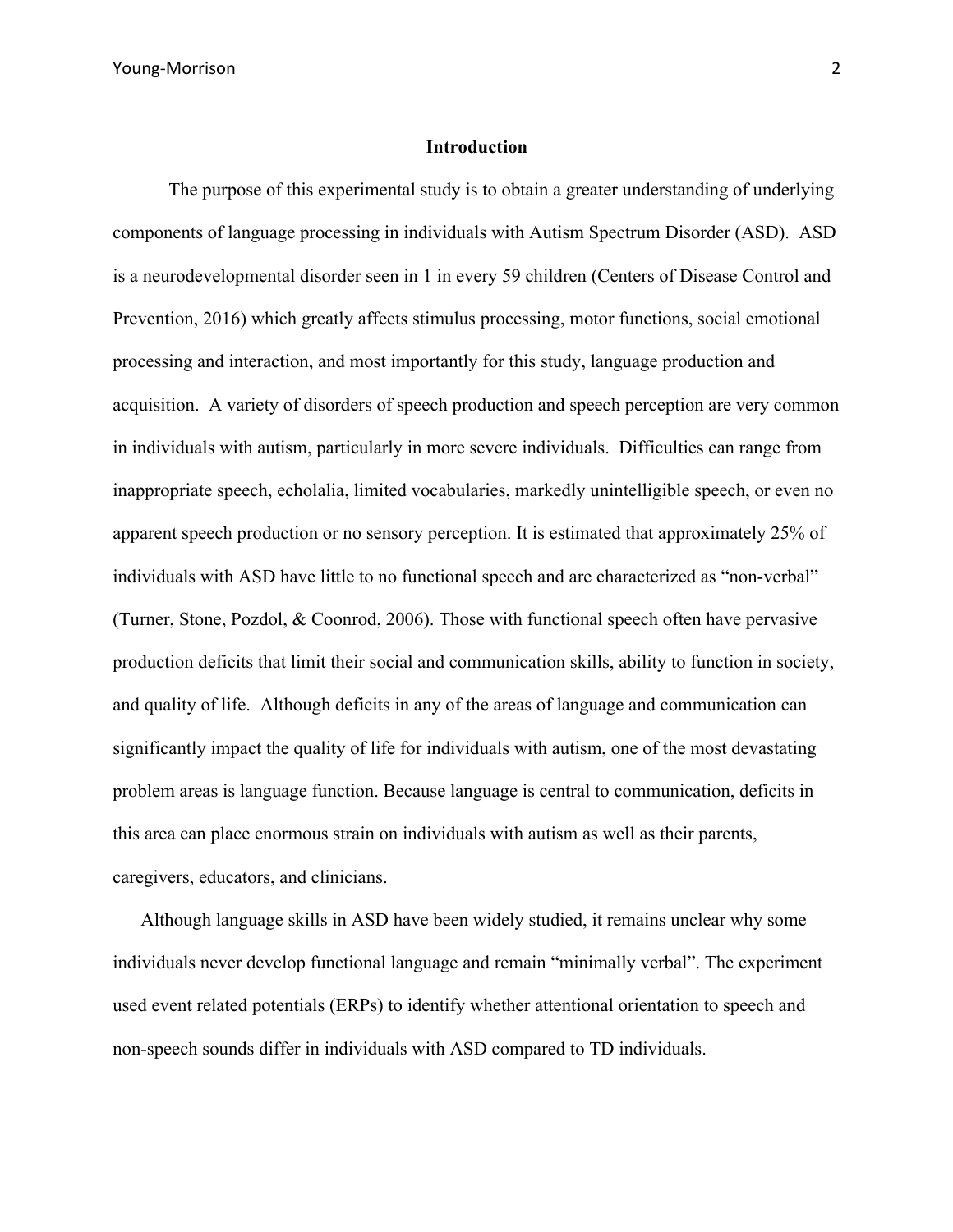## *The link between speech perception and speech production*

There are a number of plausible underlying bases for deficits in speech production in ASD, such as generalized intellectual impairments or developmental dyspraxia of speech. Motivation may also play a role: some individuals can speak if prompted by the appropriate incentive despite remaining minimally verbal the majority of the time. Other factors such as anxiety or attention may also factor into deficits in speech production. One component of the deficits in speech perception may be an inability to discriminate different speech sounds and a failure to automatically orient to speech.

Perception is an important aspect of speech development, and auditory processing of sound stimuli strongly influences one's speech. Previous literature has reported links between auditory discrimination and language impairments (Jones et al., 2009; O'Connor, 2012). Many theories of speech perception acknowledge the importance of sensorimotor input. Although a complete review of such theories is outside the scope of this study, as illustration, the Perception-for-Action-Control Theory (PACT) of speech communication proposes that speech perception is closely linked to motor production (Schwartz, Basirat, Ménard, & Sato, 2012). Similarly, the motor theory of speech perception also proposes that the motor system is recruited for perceiving speech (Galantucci, Fowler, & Turvey, 2006). Perception deficits are especially pronounced in children who were born deaf or who lost their hearing before the age of three, but are less severe in children who acquired deafness at age five or later (Osberger, Todd, Berry, Robbins, & Miyamoto, 1991). Moreover, phonetic perception, which has been shown to begin development in infants before 6 months of age, precedes word acquisition and affects future perception of distinct speech sounds (Kuhl, 1992). Even deficits in speech perception that develop after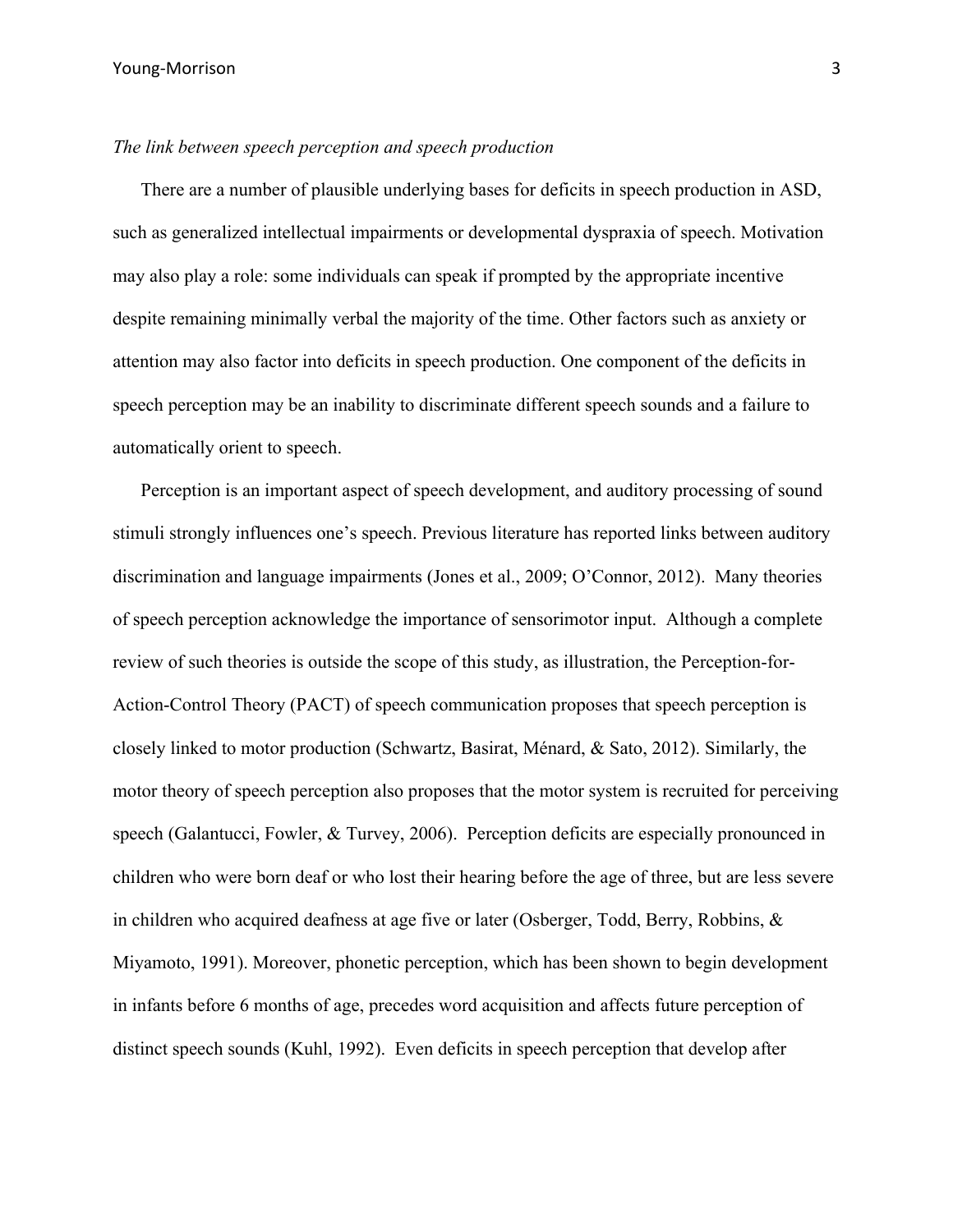Young-Morrison 4

normal language has been acquired are expected to create considerable difficulties in the normal process of language production (Bouchard, Ouellet, & Cohen, 2009).

Given this relationship between speech perception and production, it is especially important to study the speech perceptual abilities of those individuals with autism with limited speech production, since deficits at the level of perception may contribute directly to at least some limitations in verbal production. If this relationship were also shown to be true in individuals with severe symptoms of autism, one approach to the treatment of speech production deficits may be to improve speech perception abilities in these individuals. It would also be important to assess the extent to which speech perception deficits are accompanied by deficits in basic auditory perception. For example, understanding the impact of deficits in speech perception in the presence of normal auditory processing abilities could provide information about the nature of perception deficits and cognitive processing in individuals with autism. Those individuals with the largest deficits in speech production – those who often, by the very nature of their limited verbal and non-verbal communication abilities, receive a diagnosis of a higher severity level and may be identified as "low functioning" – may be most informative to the study of speech perception and may also benefit the most from it.

# *Auditory Processing in Typically Developing Individuals*

In order to understand the deficits that may occur is individuals with ASD or other neurological disorders and diseases we first must understand the underlying patterns present in TD individuals. There are many different ways of measuring and understanding auditory processing, including behavioral testing, electroencephalography (EEG), and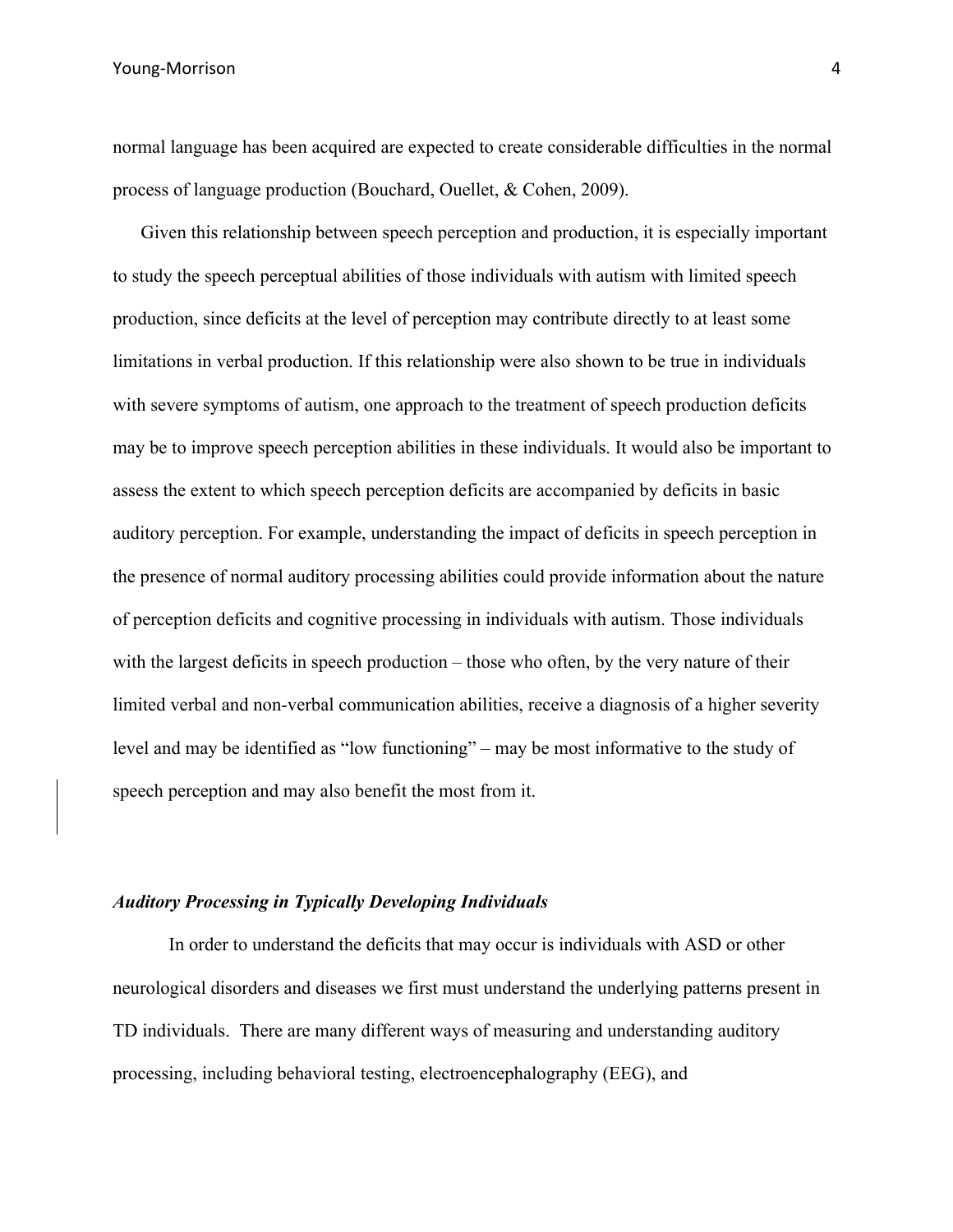magnetoencephalography (MEG) (Čeponienė et al., 2003; Duncan et al., 2009; Groppe, Urbach, & Kutas, 2011; Lepistö et al., 2006). Structural and functional magnetic resonance imaging (MRI) has also been used to examine brain areas and pathways involved in auditory perception (Linke, Jao Keehn, Pueschel, Fishman, & Müller, 2018). Here we focus on EEG measures of perception and attentional orientation to deviant sensory stimuli.

EEG and MEG studies measure auditory perception primarily through the use of an "oddball paradigm." In this paradigm a participant hears a string of sounds (e.g. pure tones or speech sounds), the majority of which are of one type (e.g. a pure tone of a given frequency or a given speech sound); these stimuli are called the "standards." A small percentage of these sounds (typically 10-20%) are interspersed with different sounds (e.g. a pure tone of a different frequency or a different speech sound), which are called "deviants." The difference in amplitude between event related potentials (ERP) responses to standards and deviants can be used to assess various aspects of auditory processing. The oddball paradigm typically elicits two components of interest: the MMN and the P300.

# *MMN*

The MMN (or MMNm, which is the corresponding wave in MEG studies) is an ERP component found approximately 200ms after stimulus presentation (Figure 1). It is an enhanced negativity associated with automatic recognition of a deviant stimulus compared to a standard stimulus. It is measured as a difference wave found by subtracting the waveforms produced when the standard stimulus is presented and when the deviant stimulus is presented. It is thought to function as a measure of short-term auditory memory and thus can be used as a measure of sound discrimination (Kraus, McGee, Carrell, & Sharma, 1995). Sensory auditory information is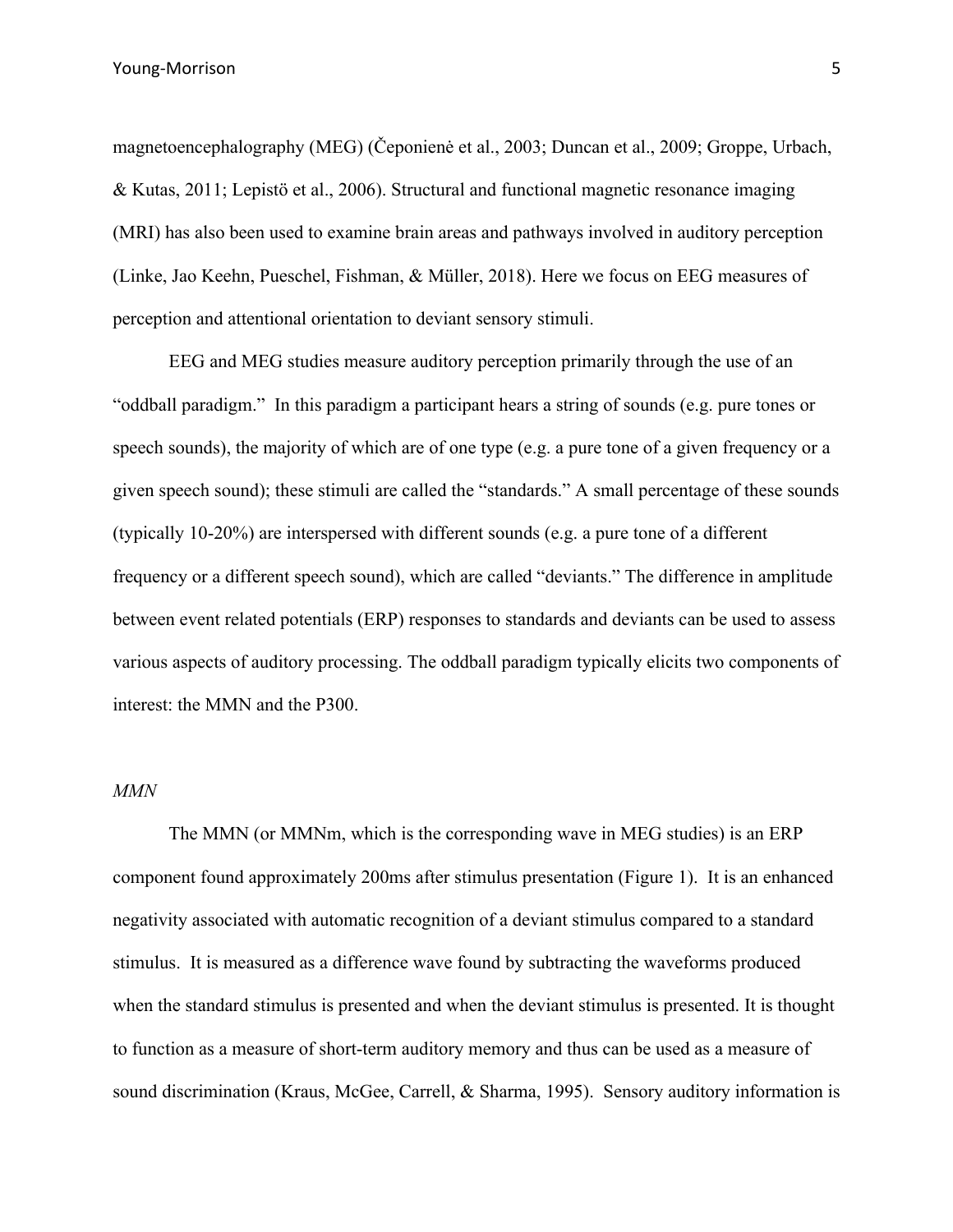Young-Morrison 6

processed by features of the stimuli such as frequency, duration and pitch; there is some evidence that suggest that these are processed in different regions of the auditory cortex. These features help to construct a representation of the stimulus in short term auditory memory (Risto Näätänen & Winkler, 1999). Repetitive presentation of a standard stimulus builds a predictive representation of the stimuli. If the subsequent stimulus (the deviant) does not match this model, a different neural population will be activated creating a different ERP (in amplitude or latency), and an enhanced negativity (the MMN) can be measured between the resulting ERPs (R. Näätänen, Paavilainen, Rinne, & Alho, 2007; Risto Näätänen & Winkler, 1999). The MMN can be evoked using a large variety of methods such as deviants in duration, tone, frequency, or as done in this study, pitch of the auditory stimuli. It is also present regardless of conscious attention and can be found in some stages of sleep as well as when individuals are concentrating on other tasks and ignoring the stimulus (Joos, Gilles, Van de Heyning, De Ridder, & Vanneste, 2014). A review by Naatanen et al. (2007) summarizes data from intracranial readings, fMRI studies, and EEG and MEG studies, concluding that the presentation of the MMN component originates in the bilateral auditory cortex, temporal cortex, and frontal cortical areas (Näätänen et al., 2007). In relation to speech perception, this component can reveal if the different features of the sounds that make up speech are being perceived as individual representations.

*P300*

The P300 ERP component is an enhanced positivity for deviant stimuli compared to standard stimuli occurring approximately at 300ms after stimulus presentation in TD individuals (Figure 1. This component has been associated with the involuntary allocation of attention to an informative stimulus (Picton, 1992; Polich, 2007; Polich & Criado, 2006). The inferior parietal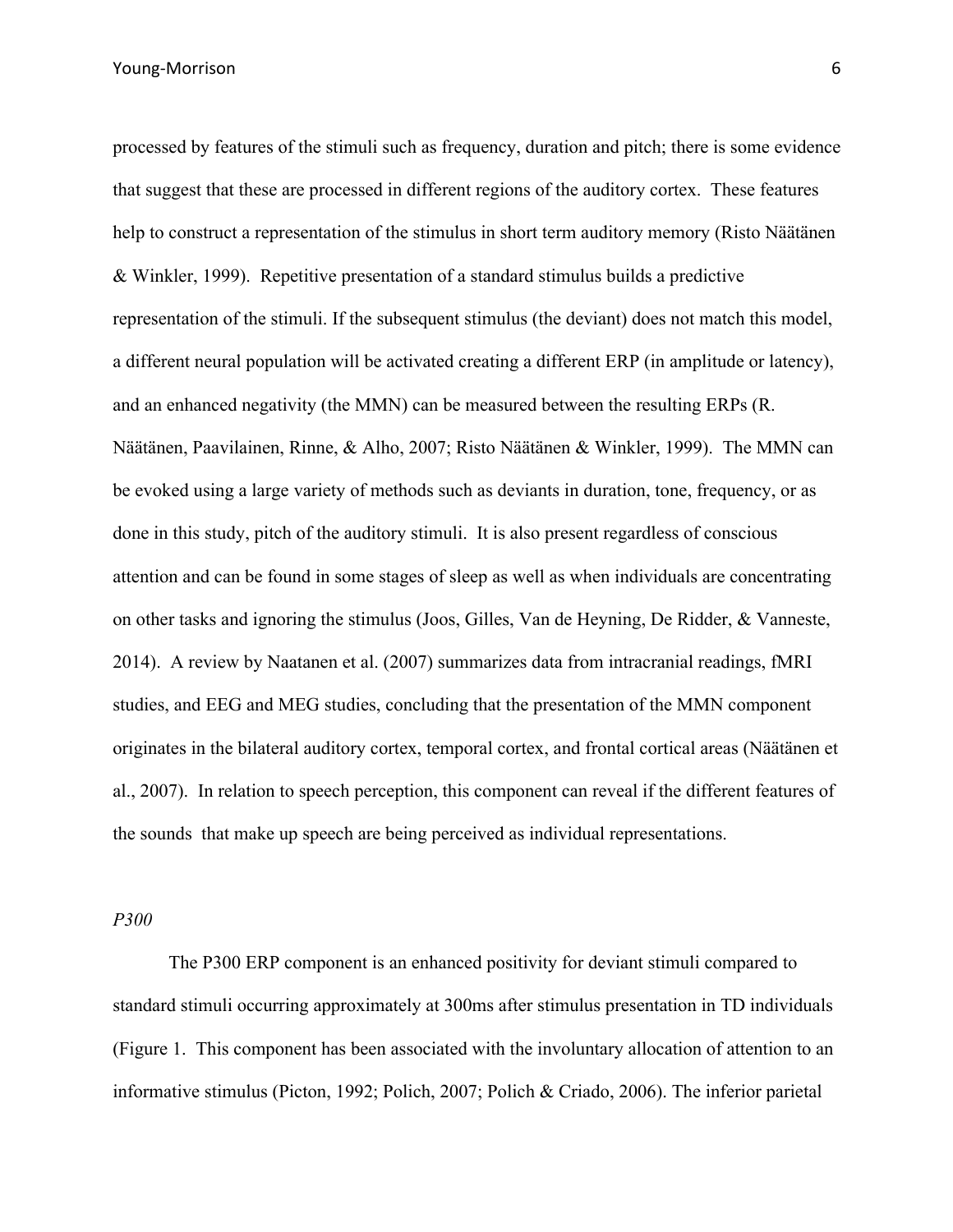lobe, temporoparietal junction, cingulate gyrus and various prefrontal areas are large contributors to this component (Knight and Scabini 1998; Wang, Ulbert, Schomer, Marinkovic, & Halgren, 2005). A review by Linden et al. (2005) looked at research from intracranial readings, fMRI studies, lesion studies, and EEG and MEG studies. The authors concluded that due to the bilaterally implicated neurological generators it is reasonable to argue the P300 can signify attentional orientation to novel and deviant stimuli in the oddball paradigm. Additionally, the investigators suggested that the P300 is involved in involuntary orientation, since it does not require attention-oriented tasks and is present even when individuals are ignoring the stimulus (Linden, 2005). Deficits in this component therefore suggest a lack of attentional orientation to sensory stimuli. With respect to speech, if an individual is not attending to auditory stimuli as speech, then comprehension and production of the same stimuli will be impacted.

#### *Auditory processing in individuals with ASD*

The MMN and P300 have been used to explore the possibility that linguistic deficits in individuals with ASD come from disorder in cortical processing of the auditory stimuli, specifically of speech stimuli.

#### *MMN:*

In relation to auditory sensory processing in TD individuals, findings from the MMN/MMNm component in individuals with ASD are notably variable (see Bomba & Pang, 2004; Haesen et al., 2011; Kujala, Lepistö, & Näätänen, 2013; O'Connor, 2012; Roberts et al., 2008 for reviews). Some studies have shown individuals with ASD present a greater sensitivity to auditory stimuli (i.e. larger MMN responses) than their TD counterparts (Ferri et al., 2003; T.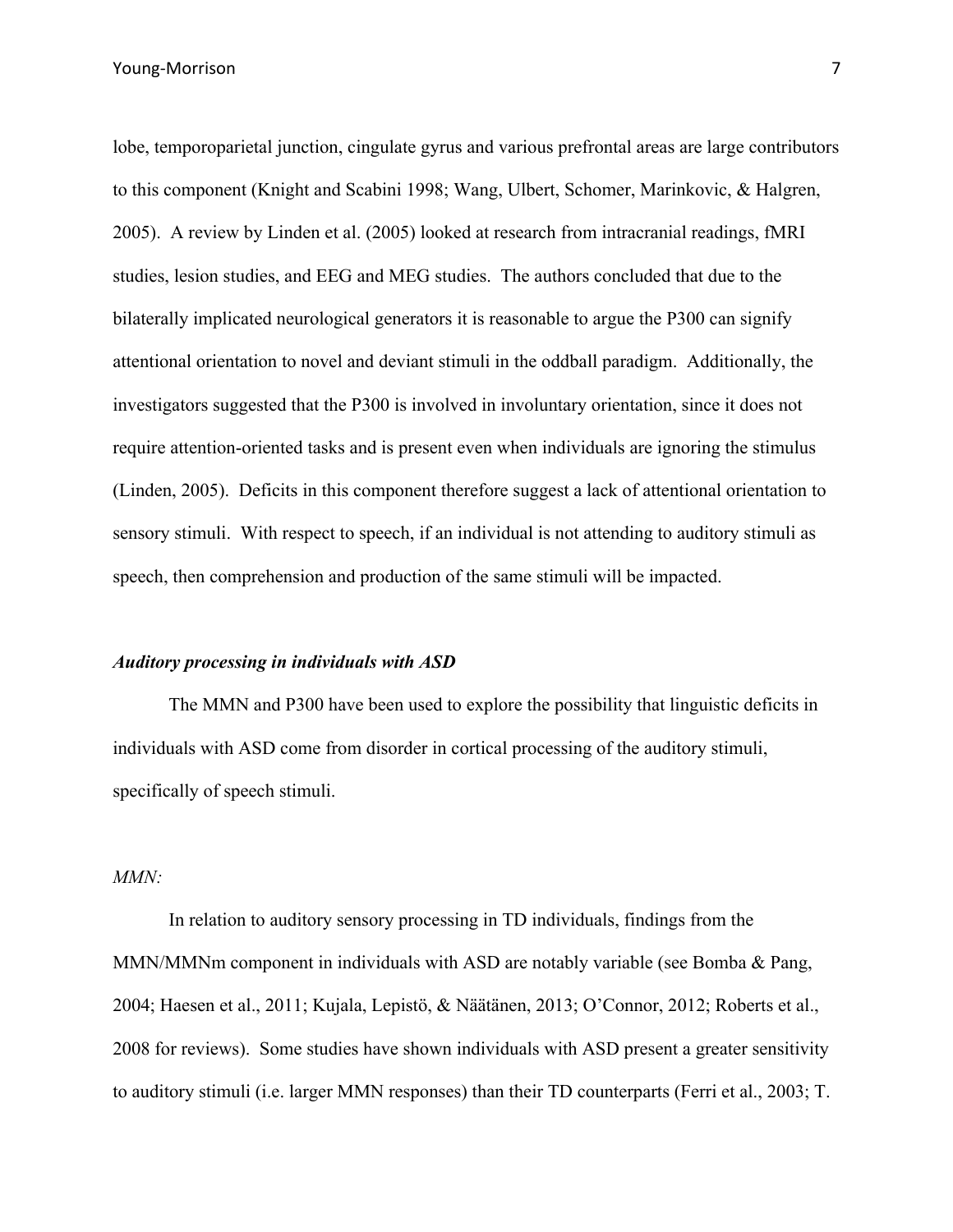Lepistö et al., 2006). For instance, Ferri et al. (2003) found larger MMN responses to deviant pure tone stimuli in "lower-functioning" children and adolescents with ASD. Likewise, Lepistö et al., (2005) found larger MMN responses for both speech and non-speech pitch changes in children with ASD. In contrast, other studies have found normal or reduced MMN responses to speech and non-speech sounds in individuals with ASD (Gonzalez-Gadea et al., 2015; Kemner, Verbaten, Cuperus, Camfferman, & van Engeland, 1995). For instance, children and adolescents with ASD have shown similar MMN amplitudes in response to complex tones (Gonzalez-Gadea et al., 2015) and vowel sounds (Kemner et al., 1995) compared to TD individuals, whereas Dunn et al. (2008) reported smaller MMN responses for tones in children with ASD. Still other studies report similar MMN amplitudes between ASD and TD groups of children but differences in latency for both pure tones and speech stimuli (Berman et al., 2016; Kasai et al., 2005; Oram Cardy, Flagg, Roberts, & Roberts, 2005; Roberts et al., 2011; Tecchio et al., 2003). The latency delay has been associated with greater language impairment (Berman et al., 2016; Roberts et al., 2011) and greater autism symptom severity (Kasai et al., 2005). Overall, while there is variability in the results of the MMN in ASD individuals, the evidence suggests that individuals with ASD have enhanced or normal discrimination of both tonal and speech-sound stimuli. This would suggest the issue in speech production, individuals with ASD stems from a higher cortical processing pathway and is not a disruption in sensory speech perception.

# *P300:*

Additional insight into speech perception in ASD comes from the P300 component. In general, individuals with ASD have an elevated or normal P300 response when exposed to pure or complex tones, yet when exposed to speech tones they demonstrate a reduced P300 response.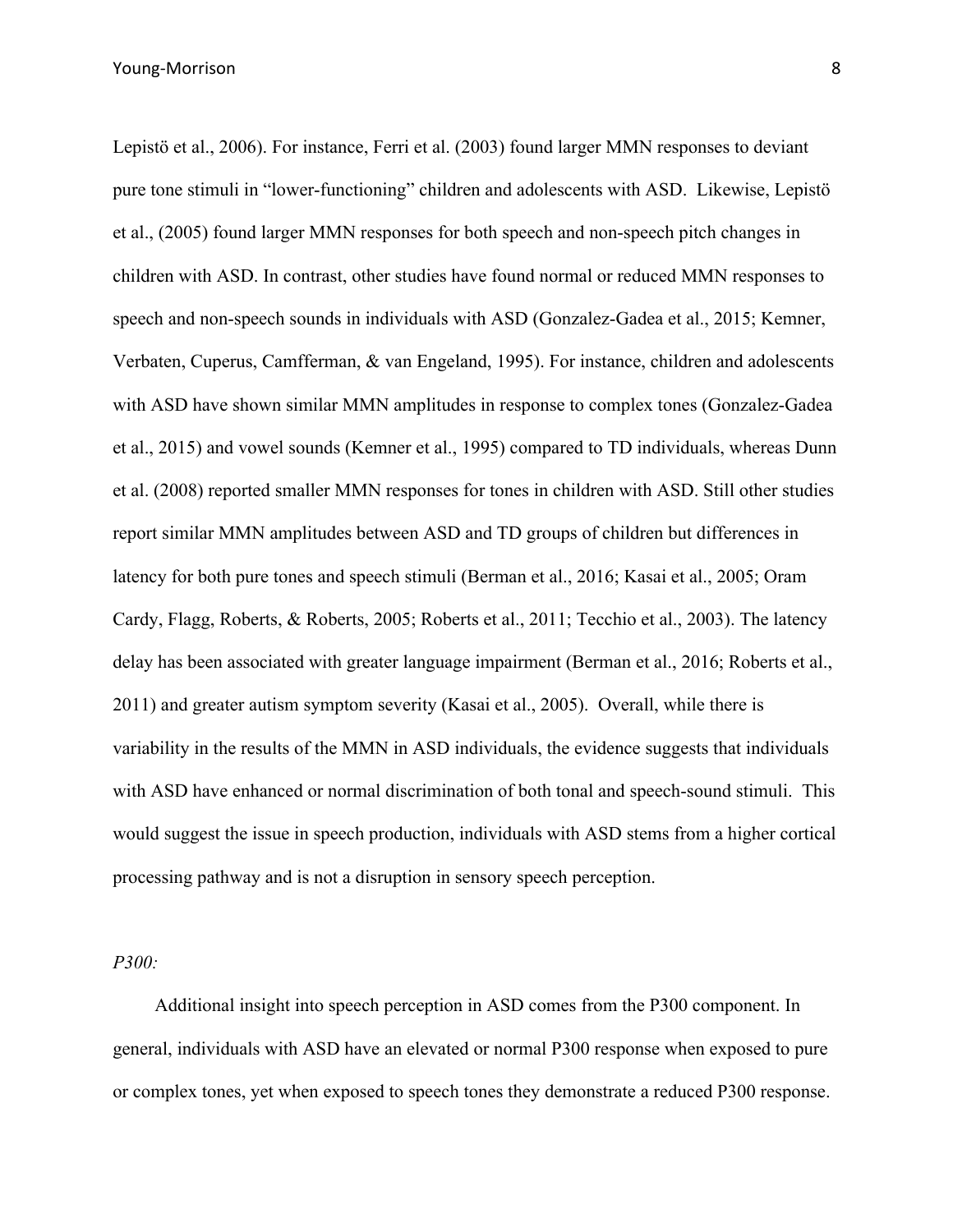Young-Morrison 9

This is part of what is called the allophonic perception theory, which says children with ASD develop a deficit in auditory perception solely for phonetic sounds (You, Serniclaes, Rider, & Chabane, 2017). For example, Čeponienė et al. (2003) observed similar MMN responses between children with ASD and TD children in response to pure tones, complex tones, and vowels. In contrast, a P300 was present in both the TD and groups with ASD for pure and complex tones, but was absent in the group with ASD only for vowel sounds. Similarly, Lepistö et al. (2005) found larger MMN responses in children with ASD for pitch changes in both speech and non-speech stimuli, suggesting superior pitch processing abilities. However, the P300 was diminished in children with ASD for speech stimuli, but not non-speech stimuli, suggesting that involuntary orienting was impaired for speech in ASD. Finally, Huang et al. (2018) looked at both the MMN and the P300 responses in Chinese children with ASD. The study came to similar conclusions, noting a diminished and delayed MMN responses in ASD for pure tones, and no significant group difference in the vowel condition. In the P300 condition the ASD group showed no difference in P300 amplitude between standard and deviant tonal stimuli and a significantly diminished amplitude for the vowel condition. Overall, these results suggest that discrimination of both tones and speech sounds is not impaired in individuals with ASD. The difference in P300 responses to speech stimuli suggests a difference exists in the involuntary orientation to deviant sounds only for speech stimuli (Kujala et al., 2013; O'Connor, 2012).

# *Current Study*

Prior literature in auditory processing in individuals with ASD points to potentially intact auditory processing of speech sounds in individuals with ASD. These studies, however, used atypical attentional orienting to speech sounds specifically. This suggests that speech deficits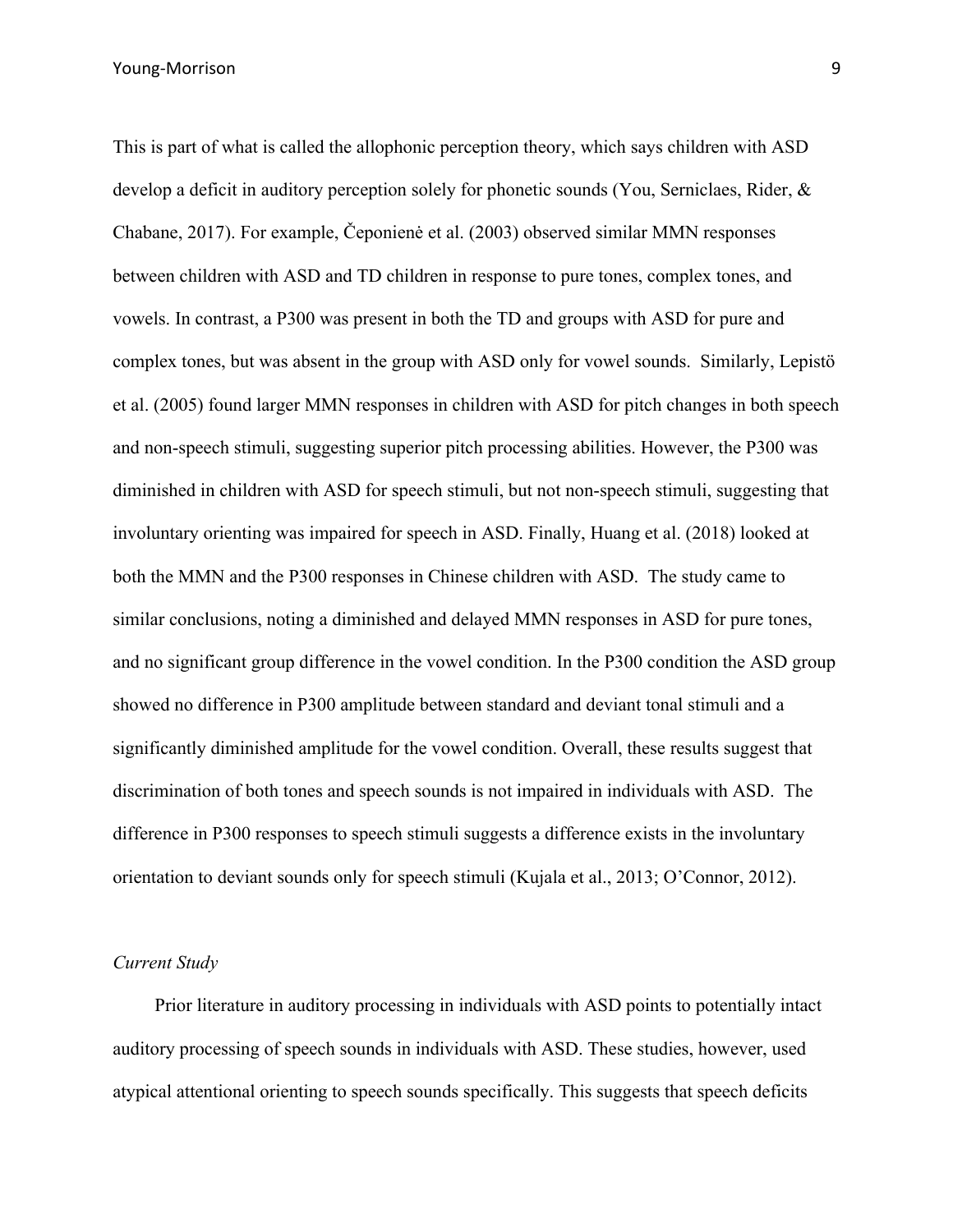may lie not in the ability to discriminate speech sounds but in involuntary attentional orientation to speech. Because attention to speech is linked to successful language and social development, deficits in attentional orienting to speech might have important consequences for wider language development.

The relationship between auditory discrimination of and attentional orienting to speech is especially important to investigate in individuals with autism who have more severe deficits in speech production. As previous literature has reported links between auditory discrimination and language impairments (Jones et al., 2009; O'Connor, 2012), it seems highly possible that we might observe differences in speech perception between those individuals with autism who develop more functional speech repertoires and those who do not. For example, although some previous studies have reported intact MMN responses for more verbal individuals with ASD compared to typically developing individuals, this may not hold true for individuals with more limited expressive language, especially for speech contrasts (Duncan et al., 2009; Dunn et al., 2008; Lepistö et al., 2006; You et al., 2017). Similarly, the previous finding of relatively intact speech discrimination abilities but impaired attentional orienting to speech may hold true only for those individuals with better language production abilities. It is thus possible that both auditory discrimination of speech (i.e. MMN amplitude) and attentional orienting to speech (i.e. P300 amplitude) are more severely affected in individuals with more limited verbal abilities. However, research with these individuals is scarce, so the nature of the relationship between auditory discrimination of and attentional orienting to speech in this population remains unclear.

The intention of this study is to expand on previous work by looking at these patterns in a range of symptom severities including, and perhaps most importantly, in minimally-or nonverbal individuals with ASD, thereby providing a more comprehensive characterization of the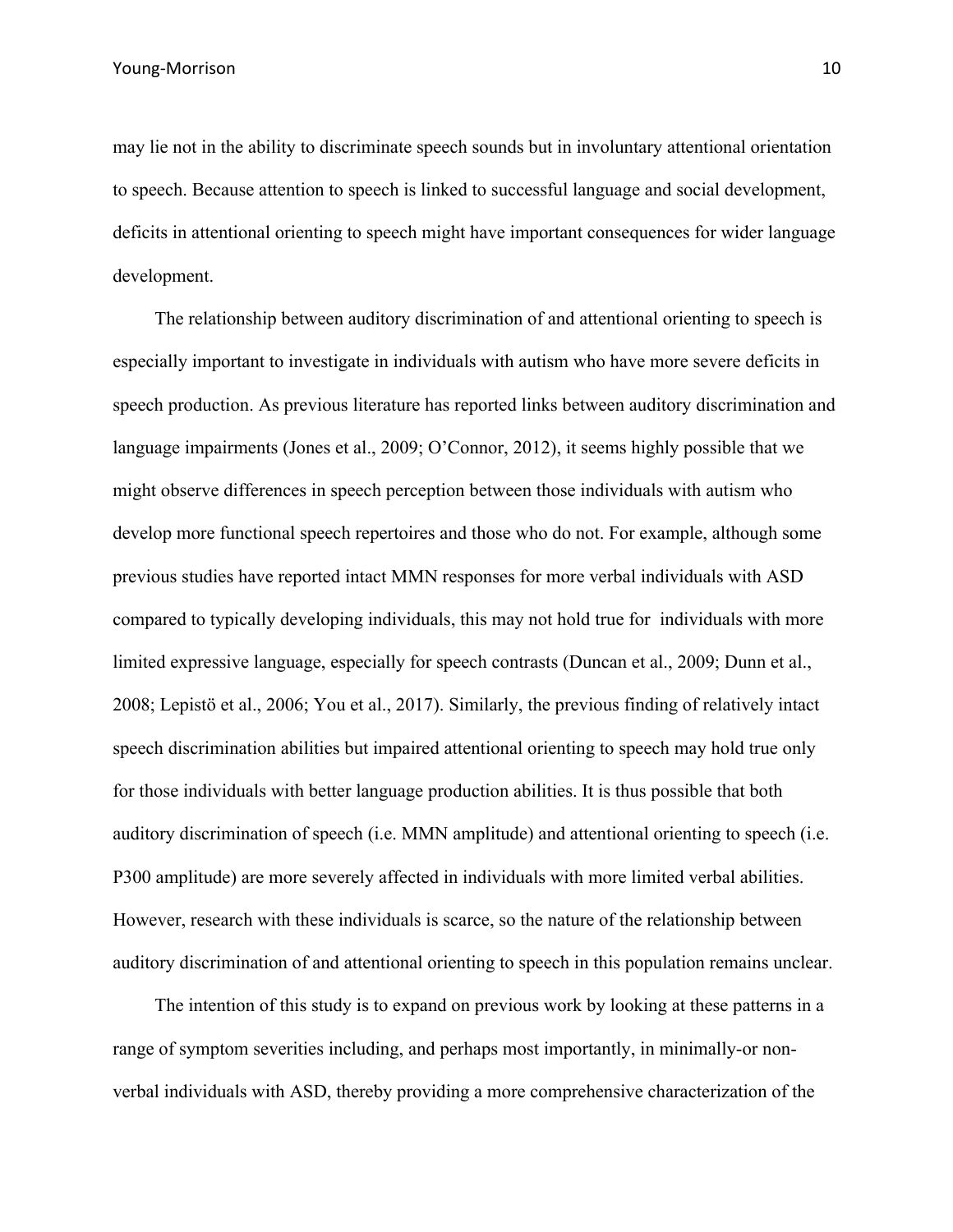Young-Morrison 11

relationship between speech perception and speech production in individuals with autism. The data presented here is preliminary: the participants present with a range of symptoms yet are primarily verbally fluent. The continuation of this study will allow for larger sample sizes and the testing of more minimally verbal participants.

An additional manipulation we included is the distinction between synthesized and humanproduced speech sounds. Ceponiene et al. (2003) suggested that the difference in P300 seen in ASD individuals when presented with the vowel stimulus was due to the "speechness" quality of the sounds rather than sound stimulus itself. Synthesized speech, such as when your computer reads to you, is easily recognizable as "non-human". Comparing synthesized and nonsynthesized speech provided insight into whether challenges in speech perception in individuals with ASD arise from language itself (in which case we would expect both synthesized and human speech to show reduced P300 amplitudes) or from the "humanness" or social aspect of it (in which case we would expect reduced P300 amplitudes only for the human speech). This study sought to test this theory by including computer generated speech stimuli that matched the vowel stimuli generated by humans.

Working with severe cases of autism is not all that common, especially in studies using neuroimaging technologies, yet research with these individuals is key for the complete and thorough understanding of any theory in ASD. By looking at the above criteria in subjects with autism who are minimally-or non-verbal, we better understand if involuntary attentional orientation to language worsens with symptom severity or language abilities which can then lead to possible interventions to support development of communication skills. In addition, looking at two distinct vowel conditions, one of synthetic origin and one of human origin, we were able to make a distinction, whether it is the complexities of language or it is the human factor (i.e.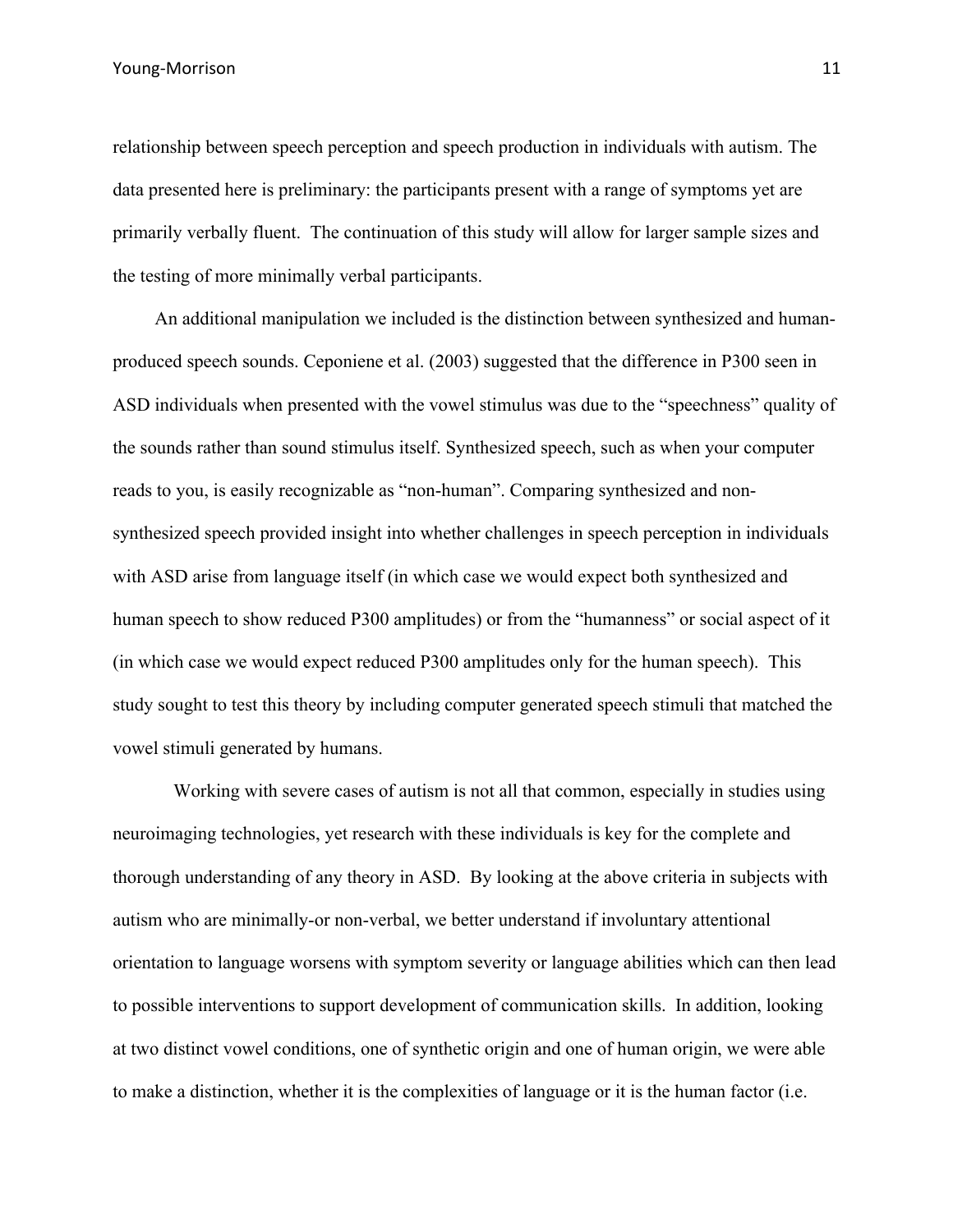social interaction) that causes language to be such a difficult skill to develop in autism. This distinction can impact the way in which the community approaches therapies for these individuals.

#### **Methods:**

We tested 11 individuals with ASD (9 males, one trans male, and 1 female), with a mean age of 31 years (5-54 years). One participant did not take the EEG well and the data yielded no reliable ERP activity. This data was omitted from the statistical analysis. Individuals with an ADOS module score of two or less were characterized as minimally verbal. Included in the data were two minimally verbal individuals with ADOS module scores of 1 and 2. All other ASD participants had scores of 4. Diagnosis for the ASD group was confirmed with medical or educational records, as well as the Autism Diagnostic Observation Schedule (ADOS-2) (Hus & Lord, 2014). We also tested 10 TD individuals (8 females and 2 males) with a mean age of 23 years (18-32 years). All participants underwent an initial screening consisting of the Kaufman Brief Intelligence Test (KBIT), assessing verbal and non-verbal intelligence; the Peabody Picture Vocabulary Test (PPVT), assessing receptive vocabulary (Dunn & Dunn, 2007; Kaufman & Kaufman, 2004); the Wide Range Achievement Test (WRAT) (Wilkinson & Robertson, 2006) assessing word reading and sentence comprehension; the Expressive Vocabulary Test (EVT) (Williams et al. 2007), assessing expressive vocabulary; a digit span task, assessing working memory; and the Autism Quotient (AQ) (Baron-Cohen et al. 2001), assessing self-reported autistic traits. Participants, or a parent or caregiver, also completed a History Form, which included brief information regarding participants' medical history, current medications,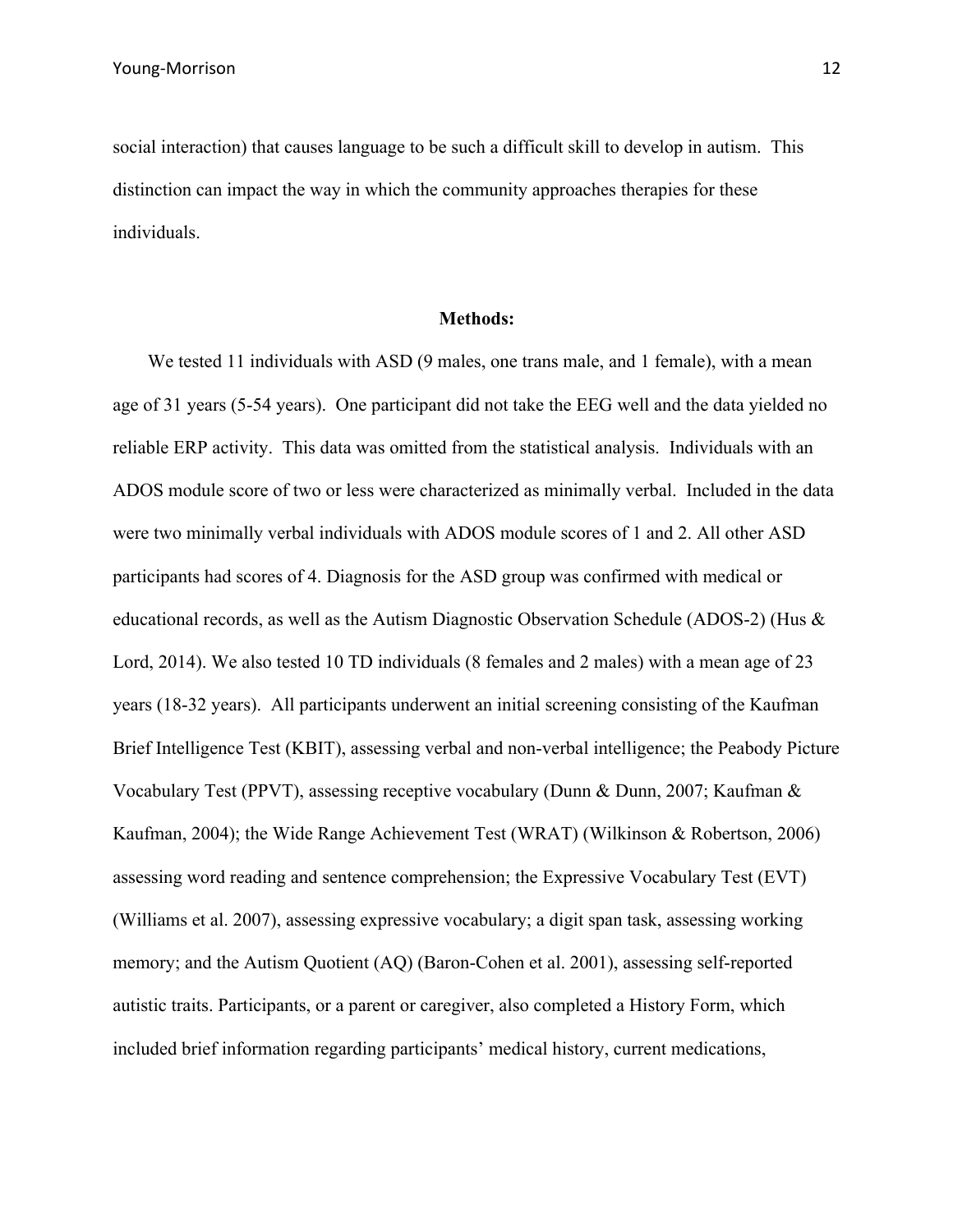demographics, and language background, and the Edinburgh Handedness Inventory, which assesses handedness (Oldfield et al, 1971). Two participants were found to be left-handed.

The average scores on each assessment and group differences can be seen in Table 1. The ASD group produced significantly lower scores than the TD group for digit span forward and backward, AQ, KBIT verbal and nonverbal, and WRAT sentence comprehension tests (all *p*'s  $\leq$ 0.1). All other comparisons were not significant.

The oddball experiment consisted of a train of "standard" stimuli (85% of stimuli) and "deviant" stimuli (15% of stimuli). There were four types of stimuli classes: human-produced speech sounds, synthetic speech sounds, complex tones, and pure tones. The "standard" speech sound stimuli represented the vowel sound [æ], a frontal "a" vowel sound; the "deviant" speech sound represented the vowel sound [ɒ], an open "O" vowel sound. This was consistent in both speech conditions, speech and synthetic. The standard complex tone consisted of three sinusoidal waves, the frequencies of which matched the strongest harmonics in the standard vowel sound (Čeponienė et al., 2003; Tuulia Lepistö et al., 2005). The standard pure tone consisted of one sinusoidal wave with a frequency matching the strongest formant in the standard vowel sound. The deviant complex tone stimuli were created from the three sinusoidal waves from the [ɒ] vowel sound. The deviant pure tone stimuli were created by increasing the standard pitch by 10%. To create the sound stimuli, PRAAT software was used to manipulate the tones and match frequencies. Each stimulus was presented for 250 ms, with an SOA of 700 ms. Stimulus type was blocked. Auditory stimuli were presented using E-Prime version 2.0.8.74. During the EEG recording, participants watched a series of silent videos while the auditory stimuli were played over a computer speaker.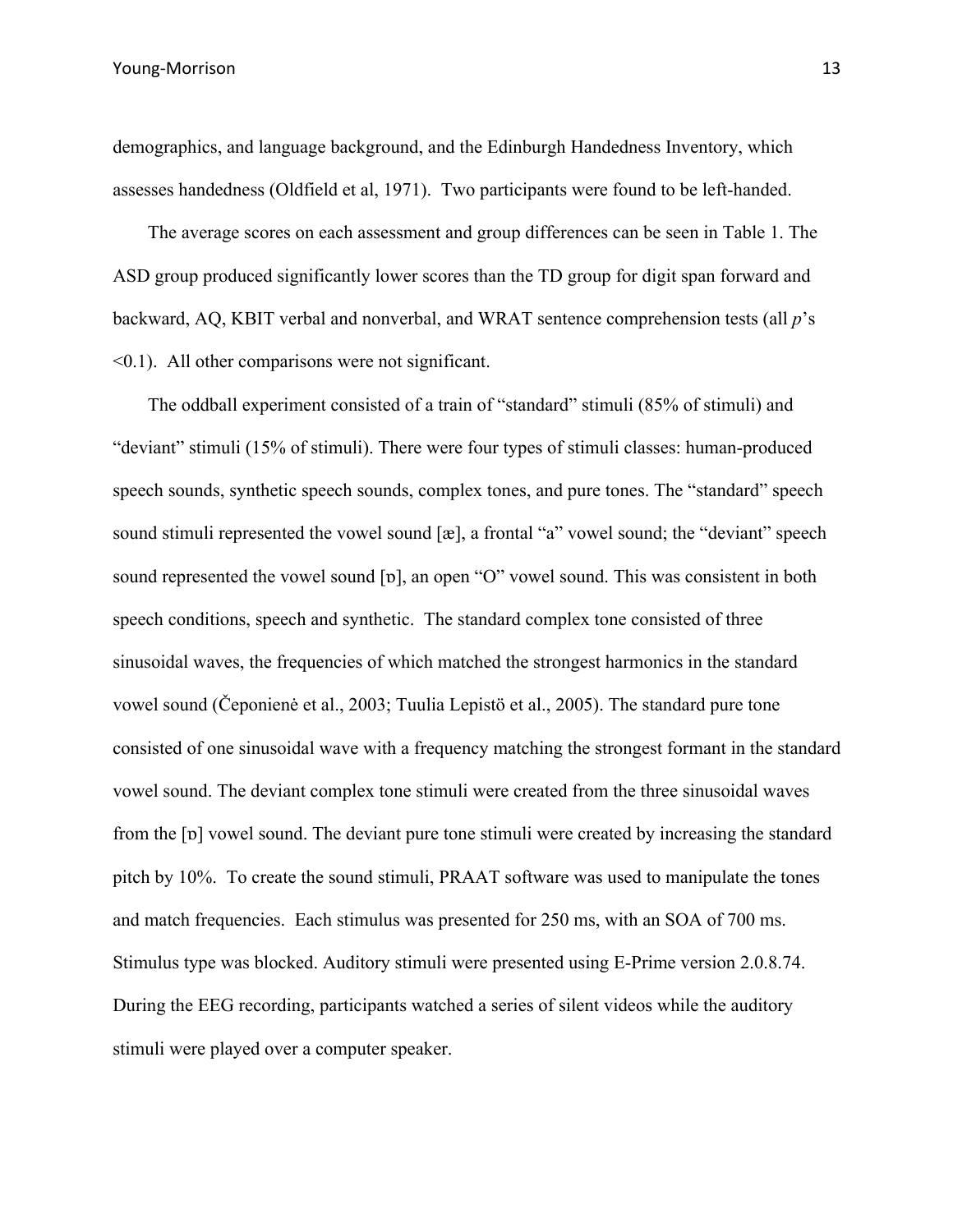For EEG recording, electrodes were soaked in a solution of potassium chloride and water and fitted to the scalp by means of an elastic net. Following initial net application and set-up, the researchers performed frequent (i.e. every 15 minutes) checks to ensure that the electrodes were still wet and are making good contact with the scalp. Impedances remained under 50 k $\Omega$ wherever possible. EEG preprocessing was performed with EEGlab version 14.1.1 (Delorme  $\&$ Makeig, 2004) and Matlab 2019b ("MATLAB," 2019) and included standard steps such as filtering, re-referencing, segmentation, and artifact correction.

The primary outcome measures were the amplitude of the MMN and P300 ERP components for pure tones, complex tones, synthesized speech sounds, and human speech sounds. The MMN and P300 components were calculated by subtracting the amplitude of standard stimuli from that of deviant stimuli. ERP amplitude was evaluated at 9 electrodes across the scalp, taken from the 10-20 distribution (F3, Fz, F4, C3, Cz, C4, P3, Pz, P4).

#### *Statistics*

Visual inspection of waveform graphs were used to classify the time windows used for the MMN and P300 components. The difference waves between the standard and deviant stimuli (deviant minus standard) were calculated for each condition in each participant and entered into two repeated-measures ANOVAs for each component individually, with factors of condition, group, and hemisphere. The ANOVA tests were limited to the frontal electrode clusters after visual inspection. Because this is an exploratory study with a small sample size, all trends  $(p \le 0.1)$  were considered significant and followed up using additional ANOVAs and betweengroups t-tests tests.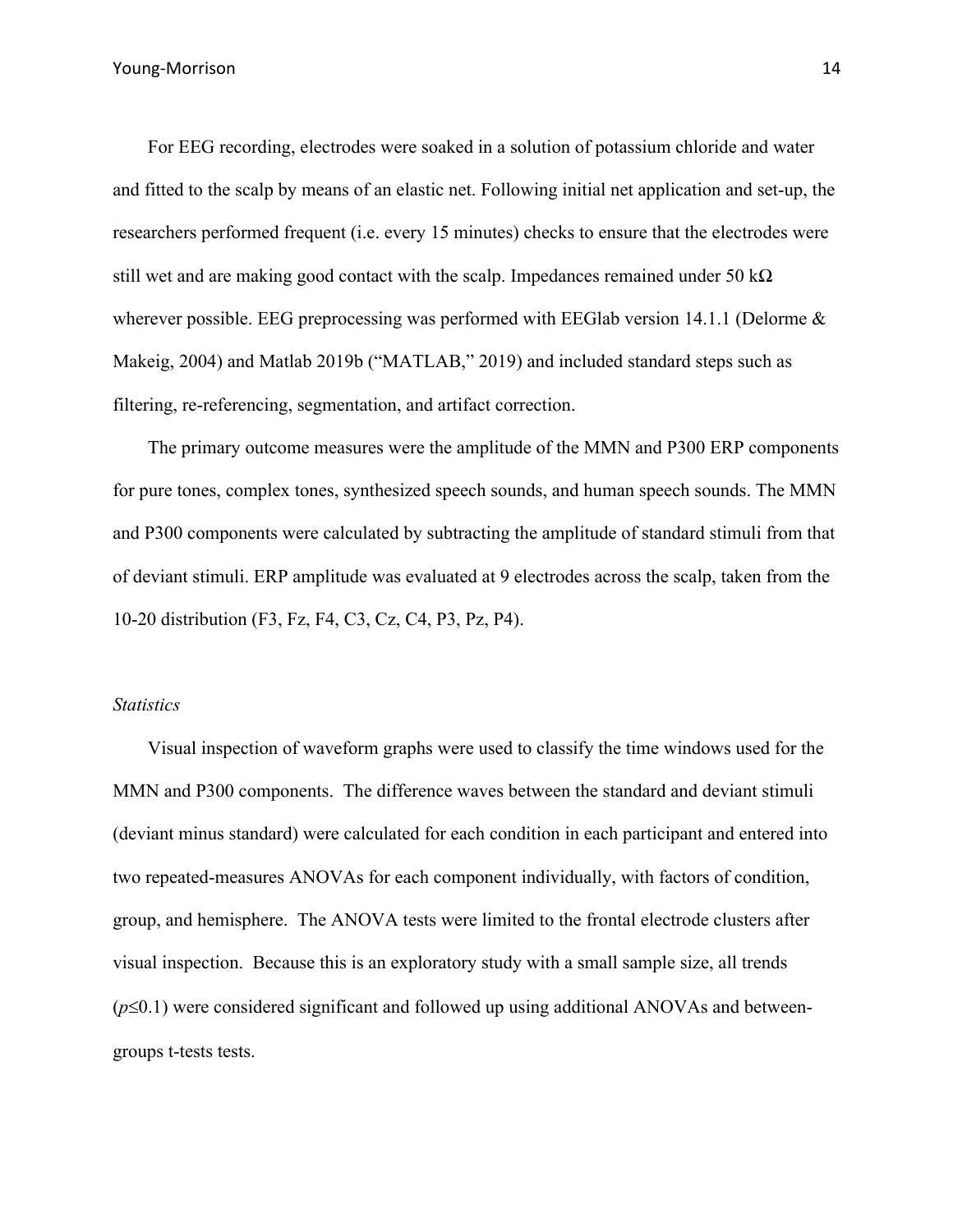Latency was also investigated due to the previous literature that uses this form of measurement (Berman et al., 2016; Kasai et al., 2005; Oram Cardy, Flagg, Roberts, & Roberts, 2005; Roberts et al., 2011; Tecchio et al., 2003). Latency for each peak was averaged over participants within groups. Repeated-measures ANOVAs were run on the latency data for each component separately, with factors of condition, group, and hemisphere. All statistical tests were identical to those for amplitude.

Correlational statistics were run to compare MMN/P300 amplitude with PPVT, EVT, and ADOS module measures, to test for verbal ability in relation to auditory perception and attentional orientation ability. ADOS modules were correlated to identify any trends in ASD severity and auditory perception ability and attentional orientation ability.

#### **Results**

Visual inspection of the deviant minus standard waveforms showed negative peaks at approximately 250-350ms and positive peaks at approximately 350-450ms; these time windows correspond to the MMN and P300, respectively, and were used for statistical analyses to look for group differences in each component, Figure 2. Large peaks were seen in the frontal clusters in both ASD participants as well as TD participants. Parietal and central electrode clusters both showed smaller differences between standards and deviants. In response to these observations, statistical analyses were restricted to the frontal electrode clusters, Figure 3, This is corroborated by previous literature that has shown larger peaks in frontal and central hemispheres (Čeponienė et al., 2003; Lepistö et al., 2006). Visual inspection suggested approximately similar MMN amplitudes and latencies between ASD and TD groups, smaller P300 amplitudes for the ASD group as compared to the TD group, and no apparent differences in latency between groups,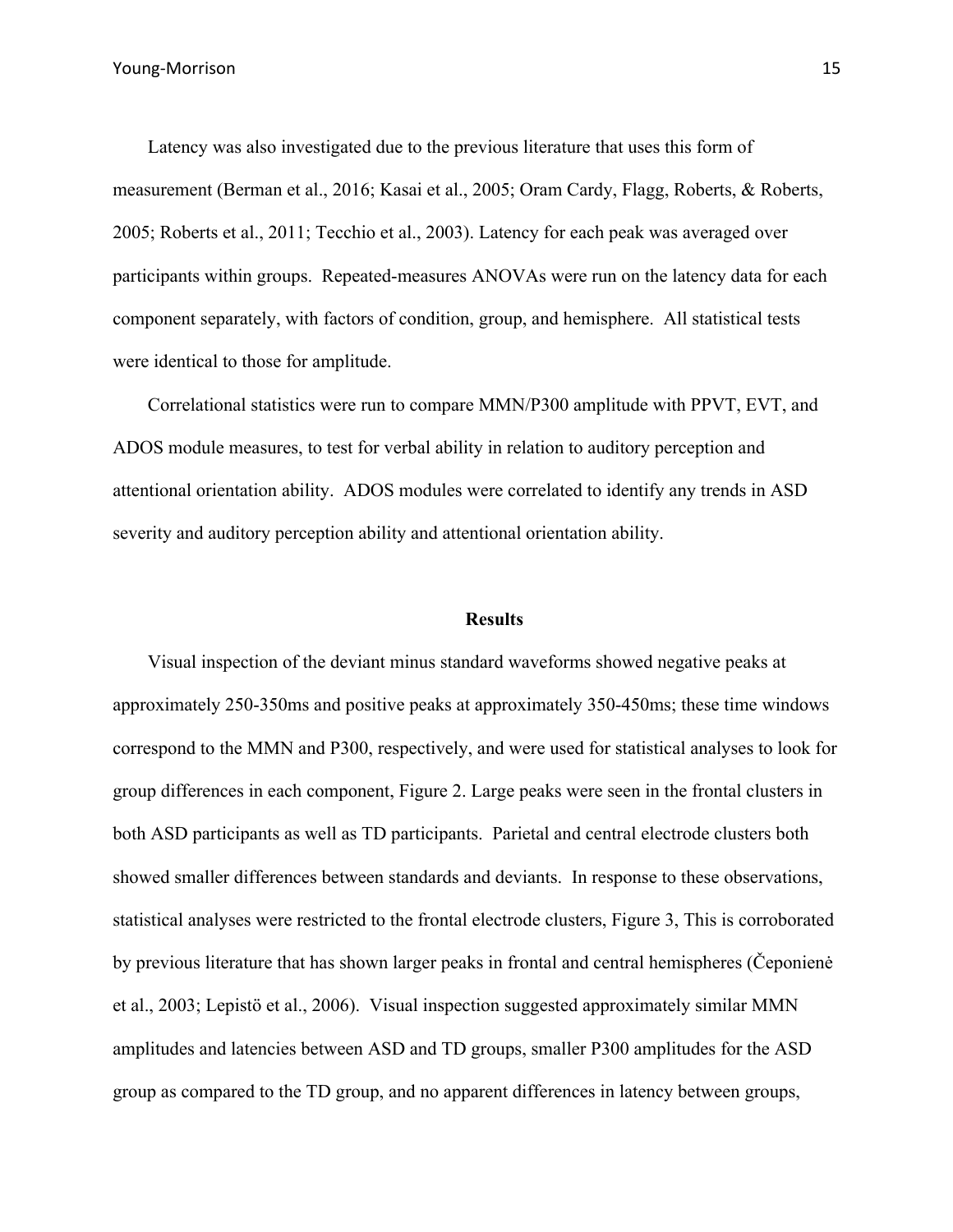Figure 3. These effects were followed up statistically using repeated-measures ANOVAs in MMN/P300 amplitude and latency.

# *MMN component: 250-350 ms*

The ANOVA for amplitude differences in the 250-350ms time window showed a three-way interaction between hemisphere, condition, and group  $(F(6,108)=2.11, p=0.07;$  Table 2). Follow-up ANOVAs showed an interaction between condition and group only in the right hemisphere  $(F(3,57)=2.42, p=0.08;$  Table 3). The left and midline hemispheres failed to show any significance or trends. Additional *t*-tests were performed to identify differences between groups in each condition in the right hemisphere. There were significant differences in amplitudes between ASD and TD groups only for the pure tone stimuli  $(t(18.88)) = -1.73$ ,  $p=0.10$ ; Table 4), with larger negative amplitudes (i.e. larger MMN components) in the TD group (mean  $= -0.77$ ) than in the ASD group (mean  $= -0.43$ ). The complex tone, speech tone, and synthetic tone conditions failed to produce any significant differences in the MMN amplitude between ASD and TD participants.

There was no evidence of any significant correlations between MMN difference wave amplitude and the EVT, PPVT, or ADOS module (all *p*'s>0.18). Additionally, the ANOVA conducted on the latency of the MMN peak failed to reveal any significant main effects or interactions (all  $p$ 's > 0.99).

### *P300 component: 350-450 ms*

The ANOVA for the 350-450ms time window showed a three-way interaction between hemisphere, group, and condition (*F*(6,108)=3.82, *p*<.01; Table 2). This interaction arose from a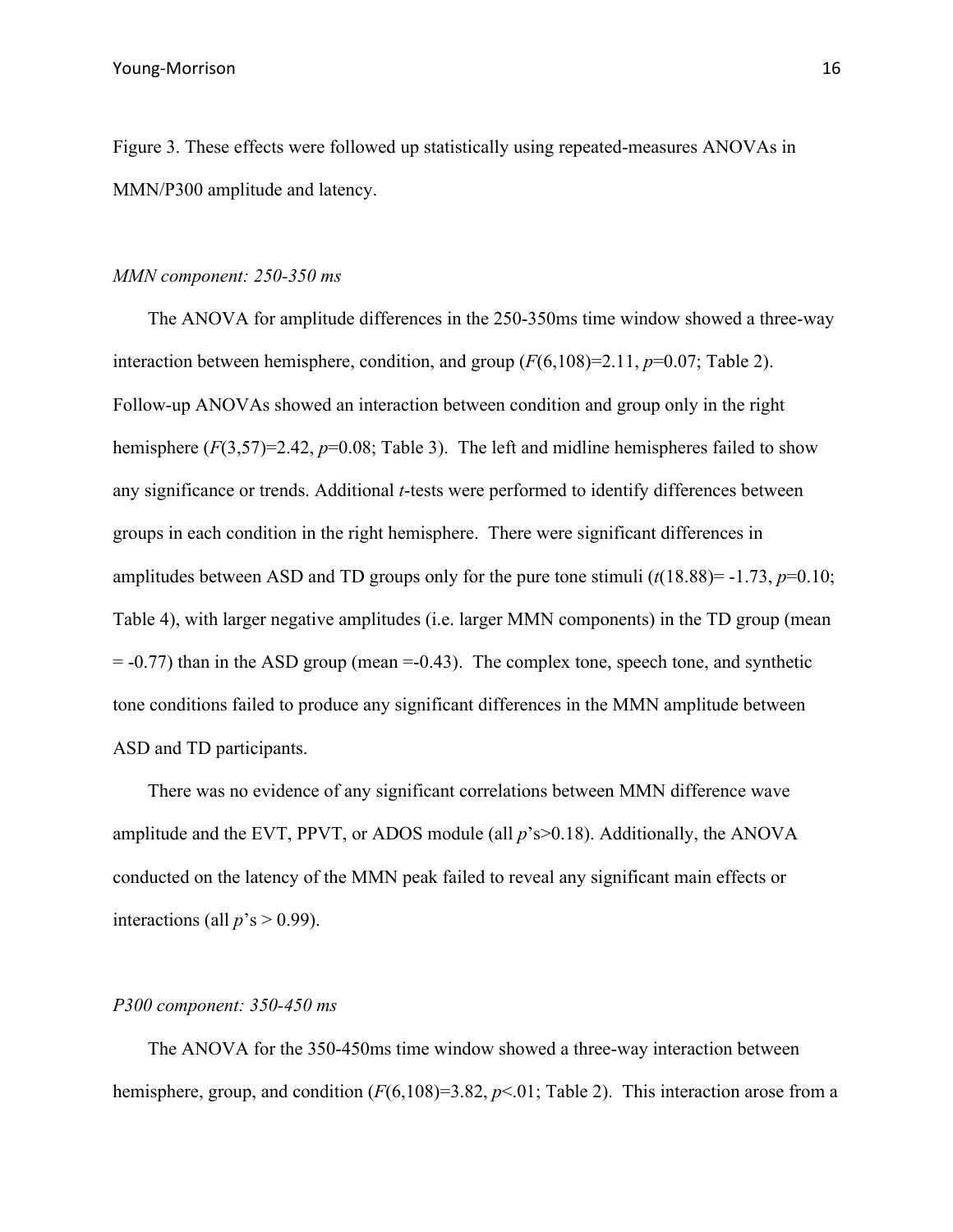group by condition interaction in the right hemisphere (*F*(3,54)=2.30, *p*=0.09; Table 3). The midline and left hemispheres failed to reveal any significance or trends. Between-group *t*-tests conducted in each condition in the right hemisphere revealed significant differences between TD and ASD for complex tones (*t*(14.03)=2.62, p<0.05), speech sounds (*t*(17.98)=2.59, *p*<0.05), and synthetic speech sounds  $(t(17.28)=1.82, p=0.09;$  Table 4). In contrast to the MMN results, the P300 amplitudes in the TD group were significantly larger than those of the ASD group in all of these conditions.

 There was no evidence of any significant correlations between P300 difference wave amplitude and the EVT, PPVT, or ADOS module (all *p*'s>0.18). Additionally, the ANOVA conducted on the latency of the P300 peak failed to reveal any significant main effects or interactions (all  $p's > 0.56$ ).

# **Discussion**

The purpose of this study was to provide insight into a possible reason for language deficits in individuals with ASD. Studies by Huang et al. (2018), Ceponiene et al. (2003), and Lepisto et al. (2006), have shown that there are differences in the processing of speech stimuli and pure and complex auditory stimuli within individuals with ASD. Differences in the MMN amplitude and latency allude to differences in sensitivity and functionality of the primary auditory pathways. The results of this study showed individuals with ASD presented with a smaller amplitude for the MMN for pure tone stimuli and similar amplitudes for the MMN in all other conditions as compared to TD individuals. Individuals with ASD persented with minimal auditory perception deficits, with the only significant deficits presenting in the pure tone conditon. This is in line with some previous work done by Huang et al. (2018) where they found significantly lower MMN amplitudes and delayed latency for the pure tone condition only (Huang et al., 2018). A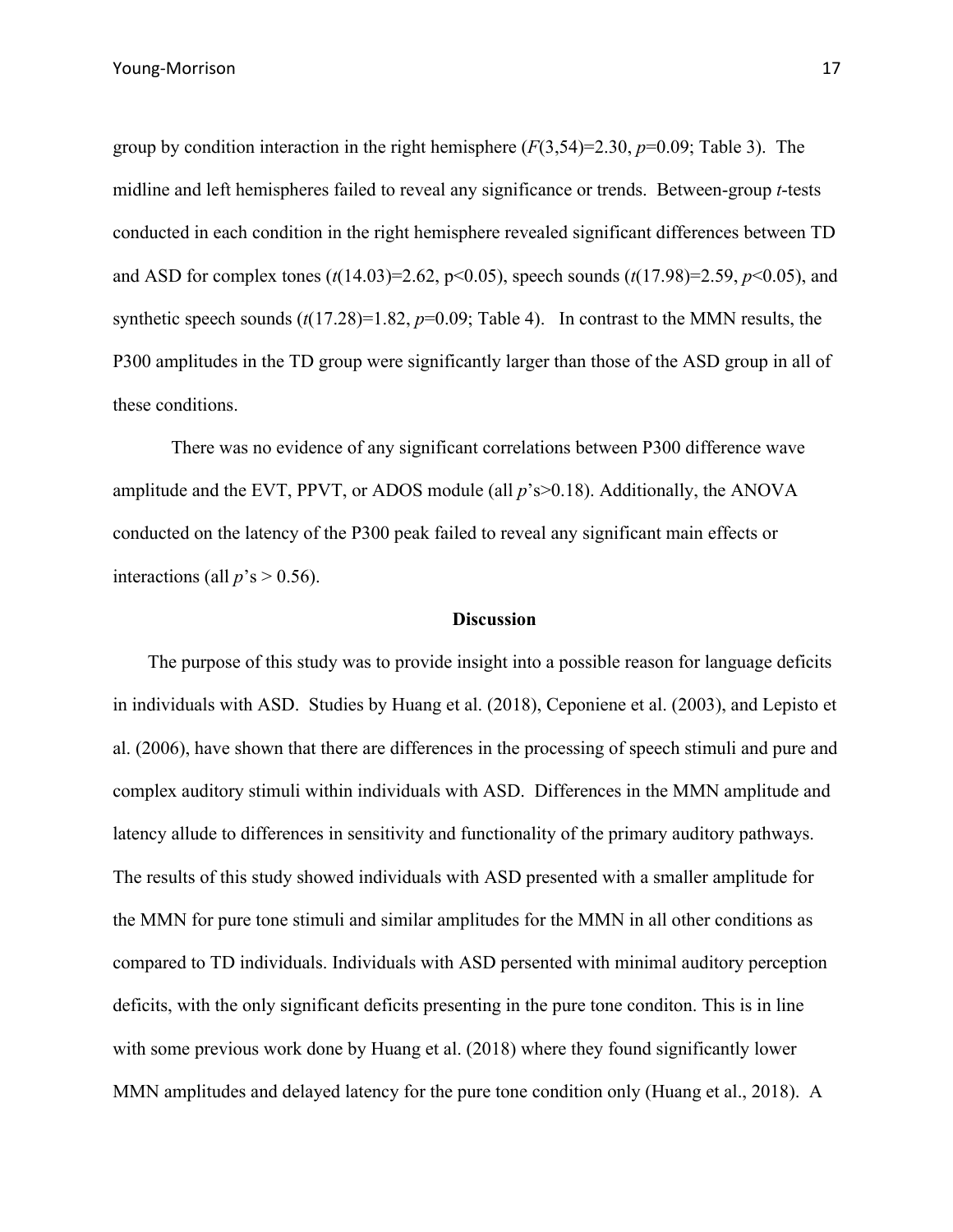study by Lepisto et al. (2006) found that individuals with ASD presented with lower MMN amplitudes for non-speech stimuli over the left hemishphere but, larger amplitudes over the right hemisphere. Lepisto et al.'s results only show auditory deficits in the non-speech condition(Lepistö et al., 2006). Our results showed lower MMN over the right hemisphere, and no difference was found over the left hemisphere. These results suggest that there may be a slight deficit in the basic auditory pathways, and that part of this deficit may be hemispheric reorganization in individuals with ASD as compared to TD individuals (Linke et al., 2018). It is interesting that the deficit only presents in the pure tone condition. A possible explanation for this could be the stimulus itself. The pure tone stimulus was the only stimulus produced with a percent increase in pitch as opposed to a vowel change. This was done to increase the pitch difference because the two human speech tones used had almost identical base line pitches, due to being produced by the same person. It may be that a 10% increase was enough for TD participants to hear but not enough for ASD participants. Alternatively, it may be due to the small sample size in this preliminary data. The lack of difference in MMN amplitude between groups in the speech condition suggests that individuals with ASD can perceive the differences in speech stimuli, meaning deficits in speech production are likely not a result of an inability to discriminate between speech stimuli.

The P300 waves found in the time window of 350-450ms of the frontal electrode clusters are associated with higher cortical processing contributing to involuntary attentional orientation to sensory stimuli. Allophonic perception theory states that individuals with ASD may acquire deficits in language development due to issues with attending to speech stimuli (You et al., 2017). Our results showed significantly lower P300s for ASD participants than for TD participants in complex tone, synthetic speech, and human speech conditions. In some ways this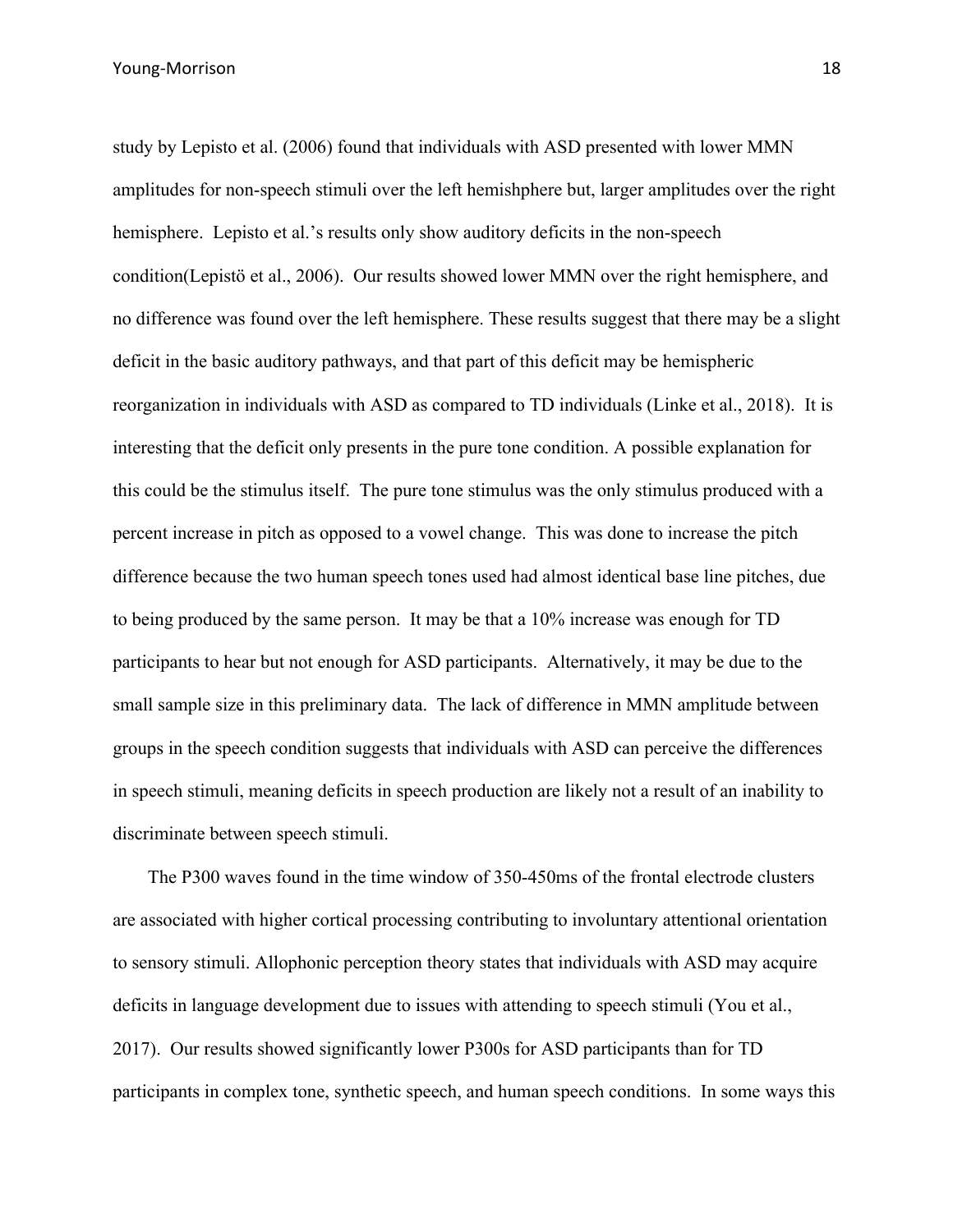corroborates the allophonic perception theory, as it does show individuals with ASD having lower capacity to orient to complex senory stimuli. Yet, it contradicts this theory on the basis that both speech and non-speech stimuli posed difficulties for these participants. These conclusions imply that deficits in speech production and langauge development in individuals with ASD may arise from the inability to orient to complex sound stimuli.

## *Laterality effects*

 Language has been shown to display a primarily left hemisphere dominance. Uniquely, individuals with ASD do not always follow this trend; a review by Bomba and Pang ( 2004) concluded that individuals with ASD have a greater usage of the right hemisphere during language production and learning . This is interesting when considering that the only significance was found in the right hemisphere during our study. If the right hemisphere was more dominant in language for individuals with ASD, we would expect to see higher activity in both MMN and P300 responses, alluding to greater activity overall in the right hemisphere. We did in fact find higher amplitudes for MMNs in the right hemisphere in comparison to the TD participants. However, we also found lower P300 amplitudes. In the study by Lepisto et al. (2006) similar hemisphereical results were seen. Lepisto et al. reporter larger MMN amplitudes in the right hemisphere of ASD children as compared to TD children. The left hemisphere presented the oposite trend: ASD children had smaller MMN amplitudes as compared to their TD counterparts. In accordence with this, in our data the P300 component showed increased effects over the right hemisphere in individuals with ASD. That is to say the already lower P300 amplitudes found in individuals with ASD were even less present particularly in the right hemisphere. These results would be in line with the idea that language deficits in ASD develop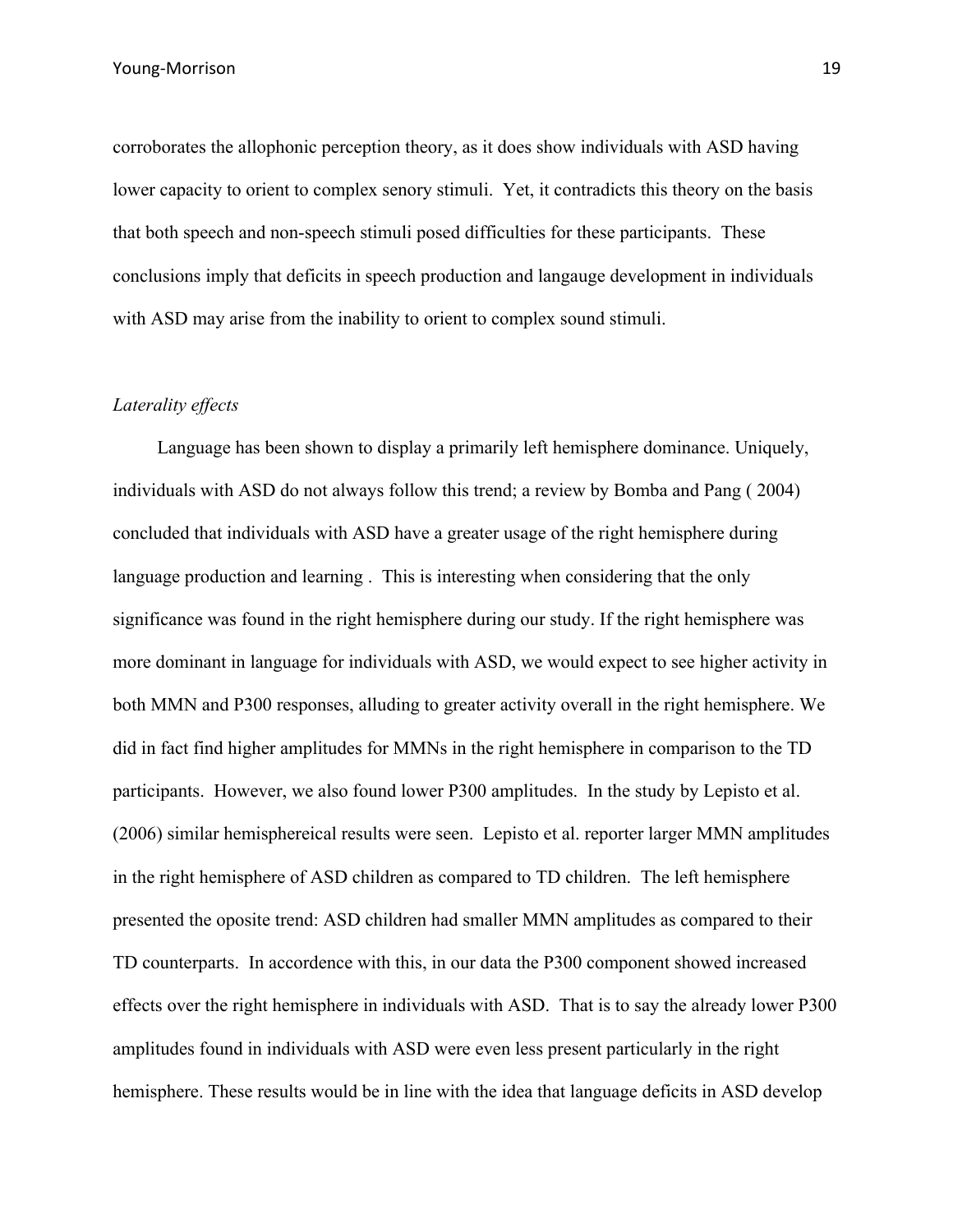from abornalities in hemisphereical organization and categoration of activty (Bomba & Pang, 2004). Hemispherical regoranization, hypersensitivity to sensory stimuli, and inability to orient to complex stimuli could all be explanations for abnormal behavior and social development in ASD.

### *Synthetic Speech*

In an effort to identify the reasons and specific characteristics of language that pose issues for individuals with ASD, this study looked at synthetically produced vowel sounds as well as human produced and recorded vowel sounds. The hypothesis was that these two conditions would be processed differently and perhaps give insight as to the reason behind the deficits in involuntary orientation in individuals with ASD to speech stimuli as opposed to tone stimuli. The results showed sigificantly lower P300 amplitudes in complx tone, human speech, and synthetic speech conditions. These results suggest that it may be the complexity of the tone as opposed to the "humanness" or speechlike quality of the tone that affects an ASD participant's ability to orient to the sound. There have been conflicting results published on the MMN and P300; our results support the evidence that individuals with ASD have attentional orientation deficits, since participants had difficulties attending (i.e. lower P300 amplitudes) to complex, synthetic speech, and human speech (Čeponienė et al., 2003; Huang et al., 2018; Lepistö et al., 2006). Our results do not support the idea that it is speech alone that poses difficulties; rather, it is the complexity of speech. Furthermore, there was no significant difference between the P300 amplitude seen between synthetic and human speech stimuli, implying that deficits in attention may not come from the social "humaness" quality of spoken lagauge. This is not to say that deficits in attentional orientation to complex stimuli are not a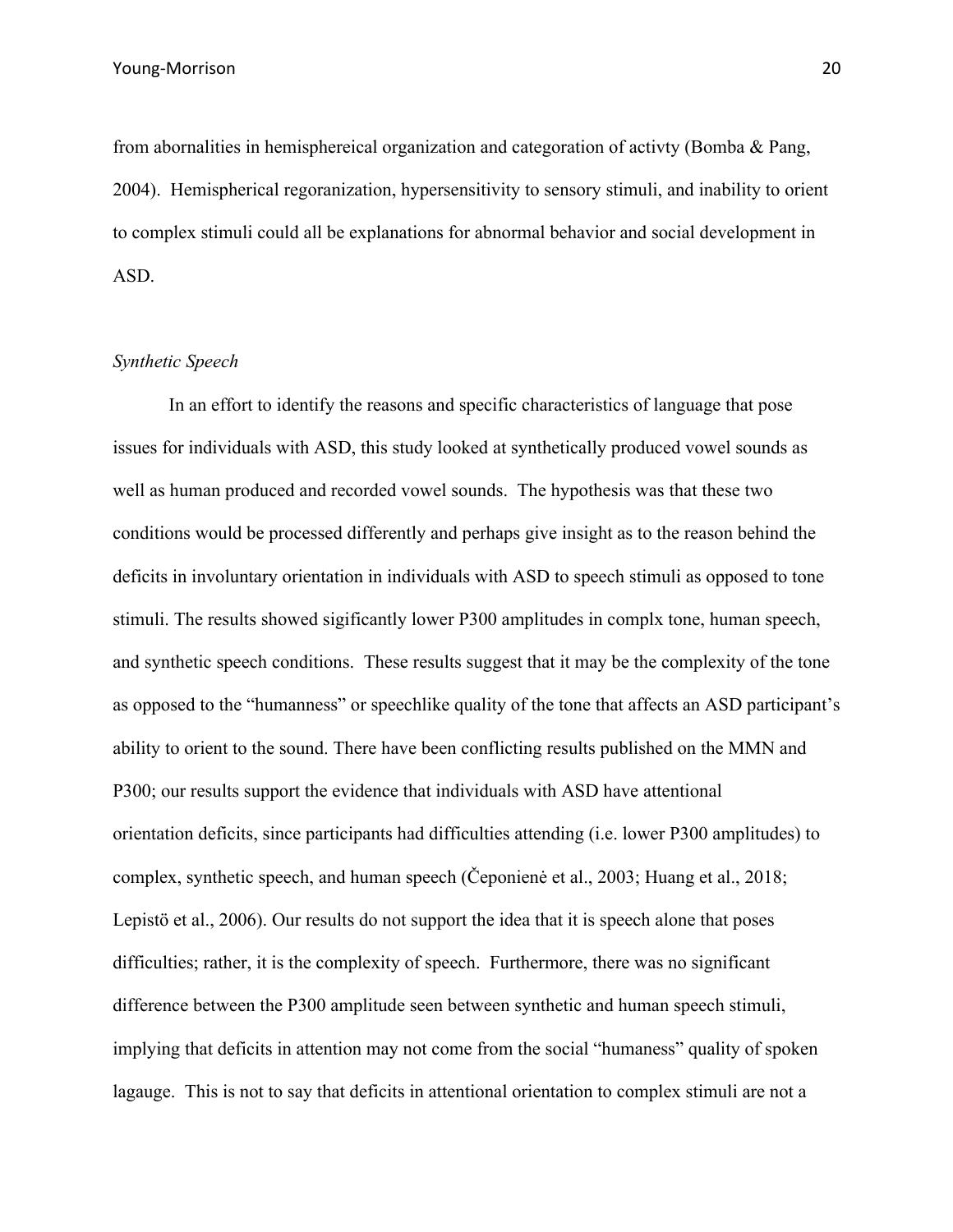possible reason for impaired language development. On the contrary, the speech stimuli played during this and much of the previous liturature have been simple vowel sounds while fluent speech is exceedingly more complex. If, as our results suggest, the speech production deficits in ASD individuals is in part due to an inability to orient to complex sounds, then fluent speech would pose even lower P300 values.

### *Limitations*

The small number of participants in this study is the reason for including and following up all trends as well as significance in the results. This was the first year of the study and the rapid timeline to recruit participants made this an exploratory study. There is need to replicate this study using a larger sample size, including more minimally verbal participants. Another goal of this study was to identify if language deficits, and more specifically MMN and P300 deficits, were correlated with ASD severity and language ability. This study found no significant correlations between EVT, PPVT, or ADOS module and MMN or P300 amplitudes. We expected to see a correlation between verbal ability and MMN/P300 amplitudes as deficits in these components would suggest perceptual deficits, leading to production deficits. However, our result failed to show significant correlations. This may mean that there is in fact no connection between perceptual and attenuating abilities of speech and speech production in individuals with ASD. This may also be due to the low number of participants and/or it may be due to the vast variability that accompanies ASD. There was much variability between participants in this perliminary work, yet language scores and ADOS module scores did not vary much. This variability also points to the need to have a larger sample size of subjects within the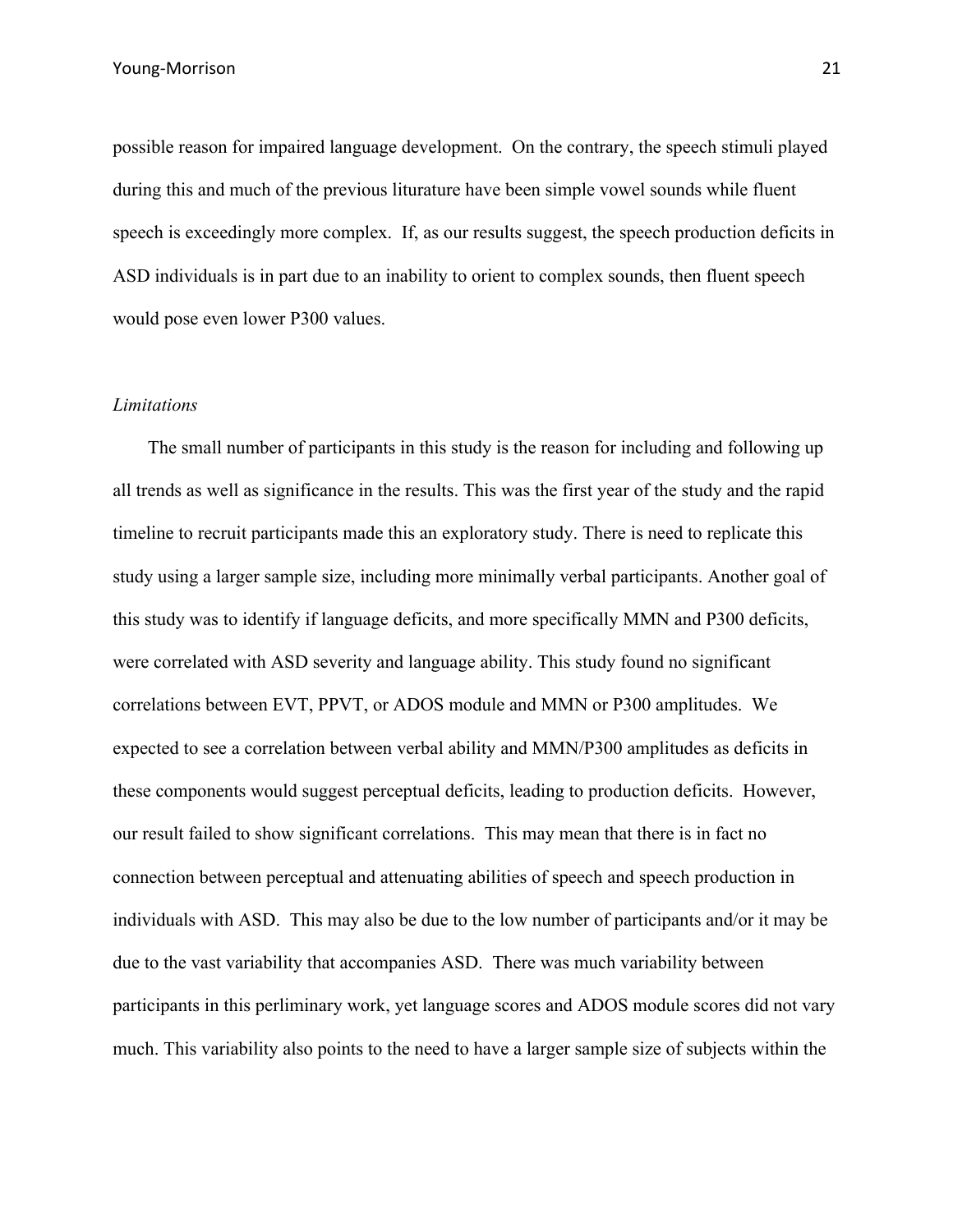Young-Morrison 22

study in order to be able to distinguish between deficits correlated with and/or caused by ASD and those comorbid with other environmental and developmental factors.

One of the challenges of having minimally verbal individuals and individuals with more severe ASD is their ability to sit with the EEG. One participant in this preliminary sample had difficulties sitting with the EEG and the data produced no reliable ERP components. There is a need to develop a methodology and procedure for making the experience more manageable for the participants. For example, perhaps for these individuals the stimuli will need to be broken into smaller time blocks with more opportunities to move. Video recording should be performed so that bad trials, such as those with excess movment or excess environmental auditory stimuli, can be filtered out. Finally, if a standard is set for a minimum number of usable trials, participants may come in for more sesions in order to meet this standard allowing for more usable and reliable data. Development of new methodologies will help to incorporate a greater number of minimally verbal individuals. Greater variety and variability is necessary for understanding any of the correlations with ASD, language development, and auditory and speech processing.

# *Conclusions*

Language is an interesting topic as it is integral to human communication and everyday social participation. Identity is greatly influenced by the reciprocal response within social participation. Deficits in language have drastic effects on the quality of life. Language is a difficult subject to study as the development is not uniform across all people. Language production is influenced by relational interactions, opportunity in one's environment, and one's neurological structures. Understanding of language production deficits in ASD is one of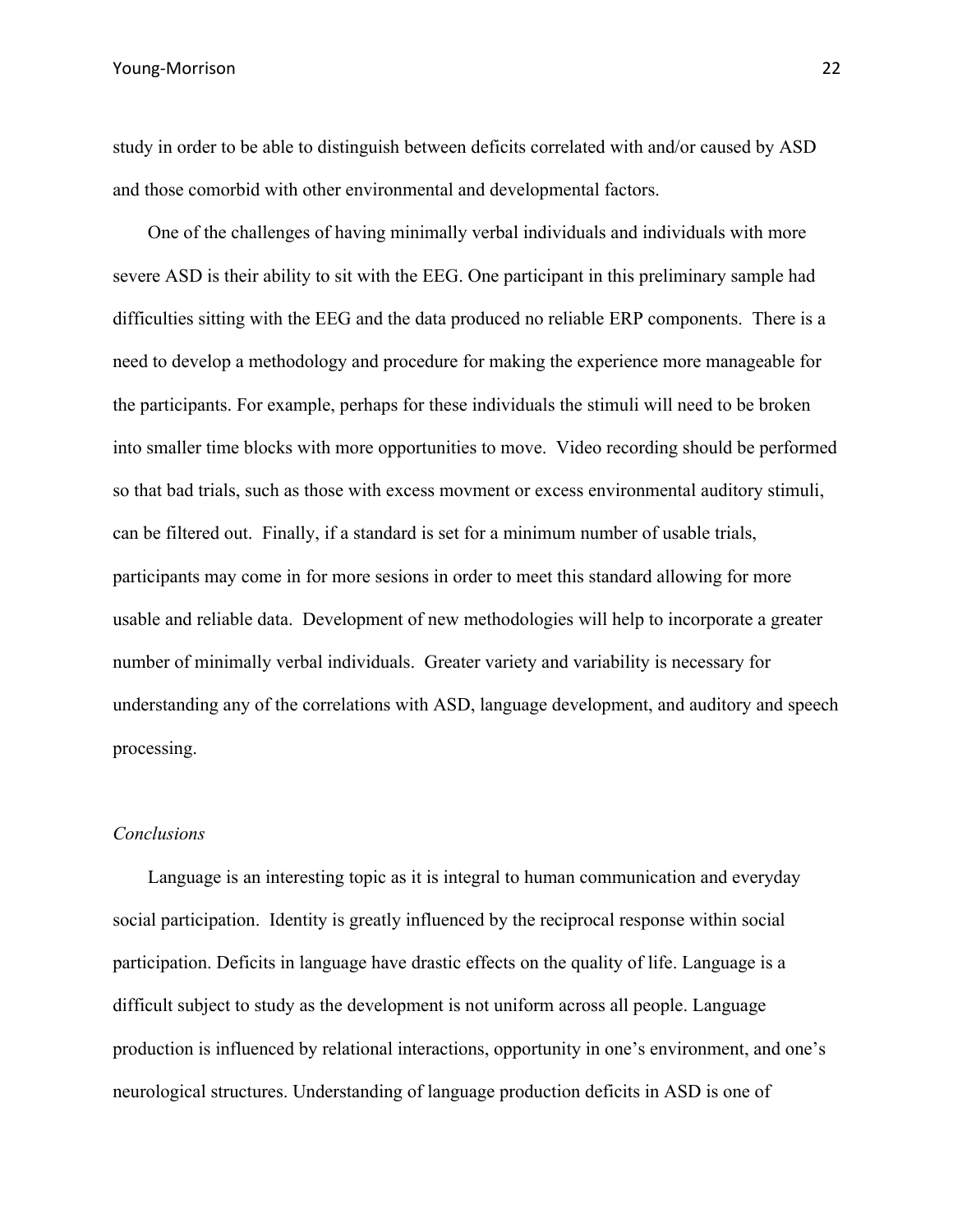the foundations for this study; there is a link between perception and production. If one cannot hear the difference between sounds, one is unlikely to be able to reproduce the sound. The larger amplitudes of the MMN in the ASD participants point to evidence that perception alone does not account for the language deficits in individuals with ASD. Significantly smaller P300 amplitudes in ASD participants point to deficits in involuntary orientation to complex sound stimuli as a source of deficits. These preliminary results are in line with much of the previous literature. They propose insight into making important distinctions between auditory perception and attenuation to complex, synthetic speech and human produced speech. These are distinctions that have not been clarified in previous literature. Further data collection will broaden the scope of this study by including more minimally and non-verbal participants, providing more variability in the sample to determine which specific trends are related to ASD deficits.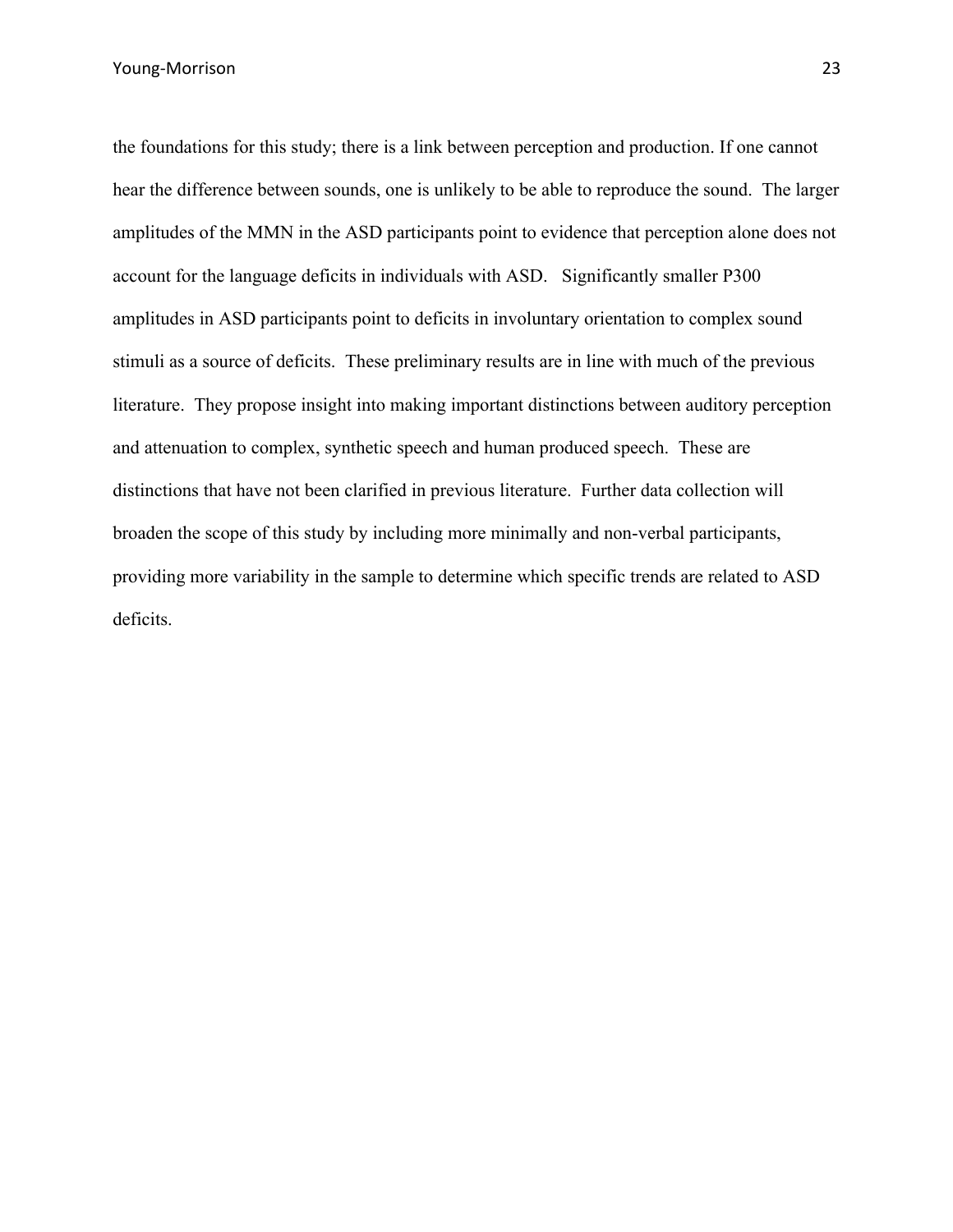#### **References**

- Baron-Cohen, S., Wheelwright, S., Skinner, R., Martin, J., & Clubley, E. (2001). The autismspectrum quotient (AQ): Evidence from asperger syndrome/high-functioning autism, malesand females, scientists and mathematicians. Journal of autism and developmental disorders, 31(1), 5-17.
- Berman, J. I., Edgar, J. C., Blaskey, L., Kuschner, E. S., Levy, S. E., Ku, M., … Roberts, T. P. L. (2016). Multimodal Diffusion-MRI and MEG Assessment of Auditory and Language System Development in Autism Spectrum Disorder. *Frontiers in Neuroanatomy*, *10*(March). https://doi.org/10.3389/fnana.2016.00030
- Bomba, M. D., & Pang, E. W. (2004). Cortical auditory evoked potentials in autism: A review. *International Journal of Psychophysiology*, *53*(3), 161–169.
- Bouchard, M.-E., Ouellet, C., & Cohen, H. (2009). Speech Development in Prelingually Deaf Children with Cochlear Implants. *Language and Linguistics Compass*, *3*(1), 1–18.
- Čeponienė, R., Lepistö, T., Shestakova, A., Vanhala, R., Alku, P., Näätänen, R., & Yaguchi, K. (2003). Speech – sound-selective auditory impairment in children with autism: They can perceive but do not attend. *Proceedings of the National Academy of Sciences*, *100*(9), 5567– 5572.
- Delorme, A., & Makeig, S. (2004). EEGLAB: an open source toolbox for analysis of single-trial EEG dynamics including independent component analysis. *Journal of Neuroscience Methods*, *134*, 9–21.
- Duncan, C. C., Barry, R. J., Connolly, J. F., Fischer, C., Michie, P. T., Näätänen, R., … Van Petten, C. (2009). Event-related potentials in clinical research: Guidelines for eliciting, recording, and quantifying mismatch negativity, P300, and N400. *Clinical*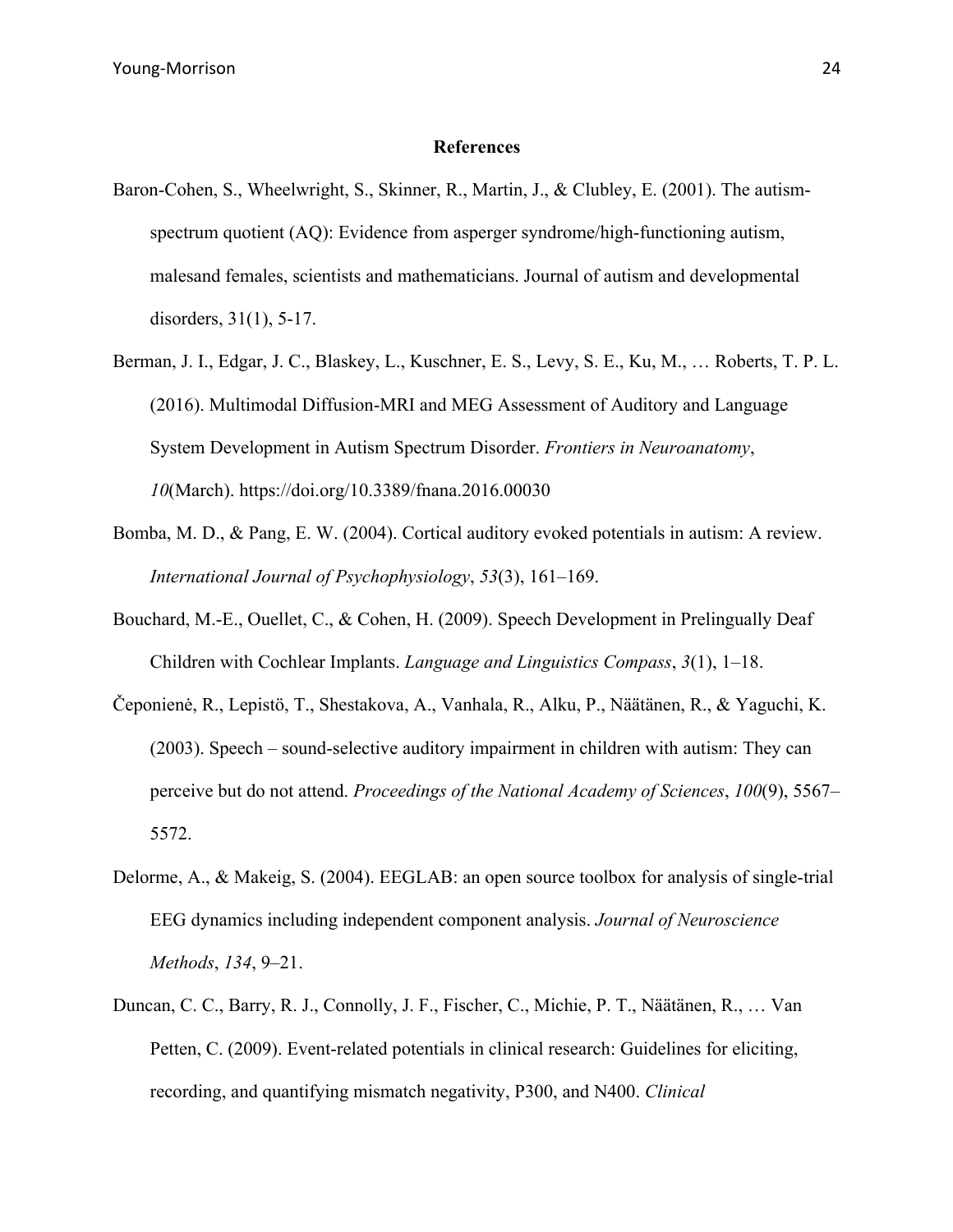*Neurophysiology*, *120*(11), 1883–1908.

- Dunn, M. A., Gomes, H., & Gravel, J. (2008). Mismatch negativity in children with autism and typical development. *Journal of Autism and Developmental Disorders*, *38*(1), 52–71.
- Ferri, R., Elia, M., Agarwal, N., Lanuzza, B., Musumeci, S. A., & Pennisi, G. (2003). The mismatch negativity and the P3a components of the auditory event-related potentials in autistic low-functioning subjects. *Clinical Neurophysiology*, *114*(9), 1671–1680.
- Galantucci, B., Fowler, C. A., & Turvey, M. T. (2006). The motor theory of speech perception reviewed. *Psychonomic Bulletin & Review*, *13*(3), 361–377.
- Gonzalez-Gadea, M. L., Chennu, S., Bekinschtein, T. A., Rattazzi, A., Beraudi, A., Trippichio, P., … Ibanez, A. (2015). Predictive coding in Autism Spectrum Disorder and Attention Deficit Hyperactivity Disorder. *Journal of Neurophysiology*, *114*, 2625–2636.
- Groppe, D. M., Urbach, T. P., & Kutas, M. (2011). Mass univariate analysis of event-related brain potentials/fields I: A critical tutorial review. *Psychophysiology*, *48*, 1711–1725.
- Haesen, B., Boets, B., & Wagemans, J. (2011). A review of behavioural and electrophysiological studies on auditory processing and speech perception in autism spectrum disorders. *Research in Autism Spectrum Disorders*, *5*(2), 701–714.
- Huang, D., Yu, L., Wang, X., Fan, Y., Wang, S., & Zhang, Y. (2018). Distinct patterns of discrimination and orienting for temporal processing of speech and nonspeech in Chinese children with autism: an event-related potential study. *European Journal of Neuroscience*, *47*(6), 662–668. https://doi.org/10.1111/ejn.13657
- Hus, V., & Lord, C. (2014). The autism diagnostic observation schedule, module 4: Revised algorithm and standardized severity scores. *Journal of Autism and Developmental Disorders*, *44*(8), 1996–2012. https://doi.org/10.1007/s10803-014-2080-3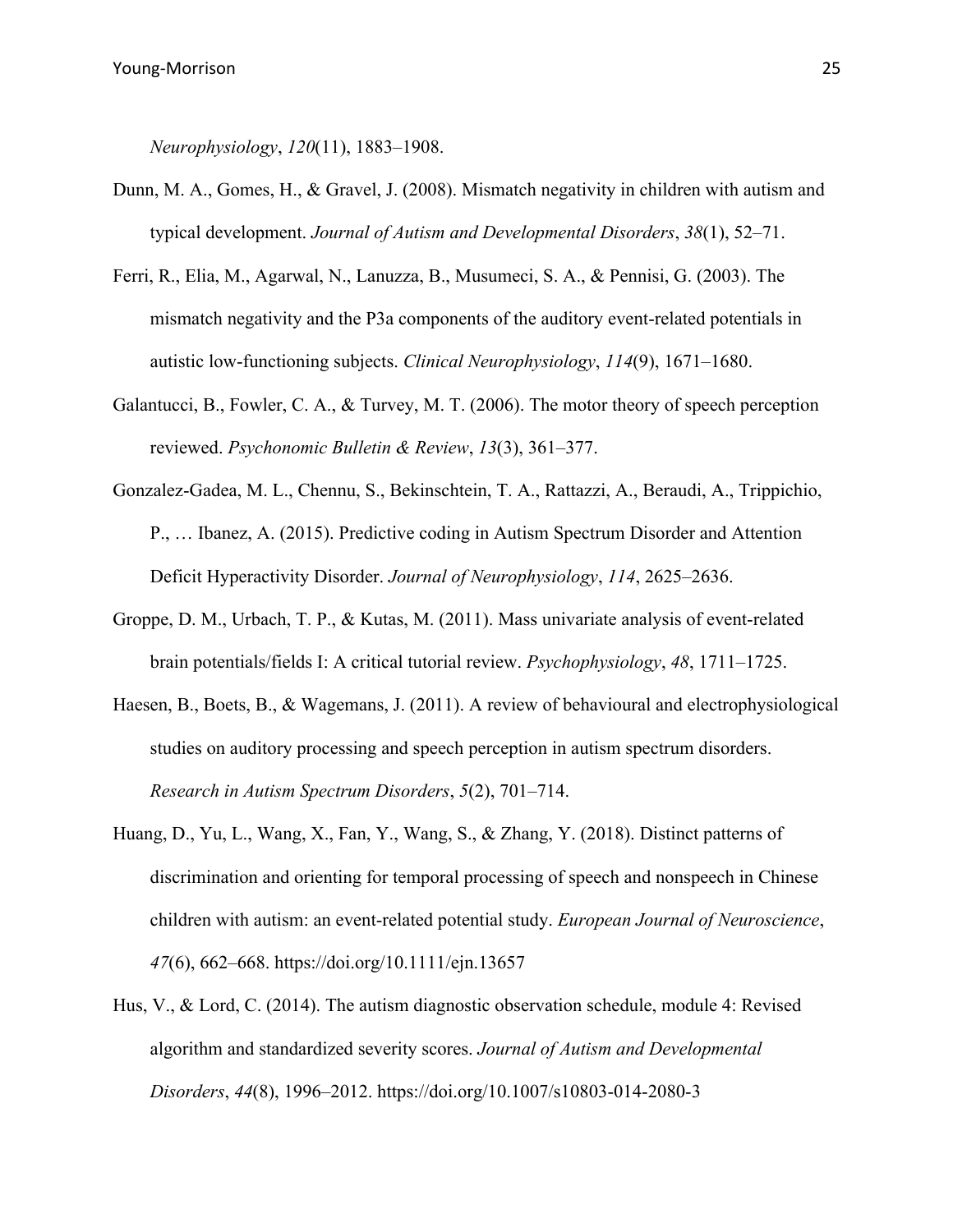- Jones, C. R. G., Happé, F. G. E., Baird, G., Simonoff, E., Marsden, A. J. S., Tregay, J., … Charman, T. (2009). Auditory discrimination and auditory sensory behaviours in autism spectrum disorders. *Neuropsychologia*, *47*(13), 2850–2858.
- Joos, K., Gilles, A., Van de Heyning, P., De Ridder, D., & Vanneste, S. (2014). From sensation to percept: The neural signature of auditory event-related potentials. *Neuroscience and Biobehavioral Reviews*, *42*, 148–156. https://doi.org/10.1016/j.neubiorev.2014.02.009
- Kasai, K., Hashimoto, O., Kawakubo, Y., Yumoto, M., Kamio, S., Itoh, K., … Kato, N. (2005). Delayed automatic detection of change in speech sounds in adults with autism: A magnetoencephalographic study. *Clinical Neurophysiology*, *116*, 1655–1664.
- Kemner, C., Verbaten, M. N., Cuperus, J. M., Camfferman, G., & van Engeland, H. (1995). Auditory event-related brain potentials in autistic children and three different control groups. *Biological Psychiatry*, *38*(3), 150–165.
- Kraus, N., McGee, T., Carrell, T. D., & Sharma, A. (1995). Neurophysiologic bases of speech discrimination. *Ear and Hearing*, *16*(1), 19–37. https://doi.org/10.1097/00003446- 199502000-00003
- Kuhl, P. K. (1992). Infants' Perception and Representation of Speech: Development of a New Theory. *Journal of Chemical Information and Modeling*, 1689–1699. https://doi.org/10.1017/CBO9781107415324.004
- Kujala, T., Lepistö, T., & Näätänen, R. (2013). The neural basis of aberrant speech and audition in autism spectrum disorders. *Neuroscience and Biobehavioral Reviews*, *37*(4), 697–704.
- Lepistö, T., Silokallio, S., Nieminen-von Wendt, T., Alku, P., Näätänen, R., & Kujala, T. (2006). Auditory perception and attention as reflected by the brain event-related potentials in children with Asperger syndrome. *Clinical Neurophysiology*, *117*(10), 2161–2171.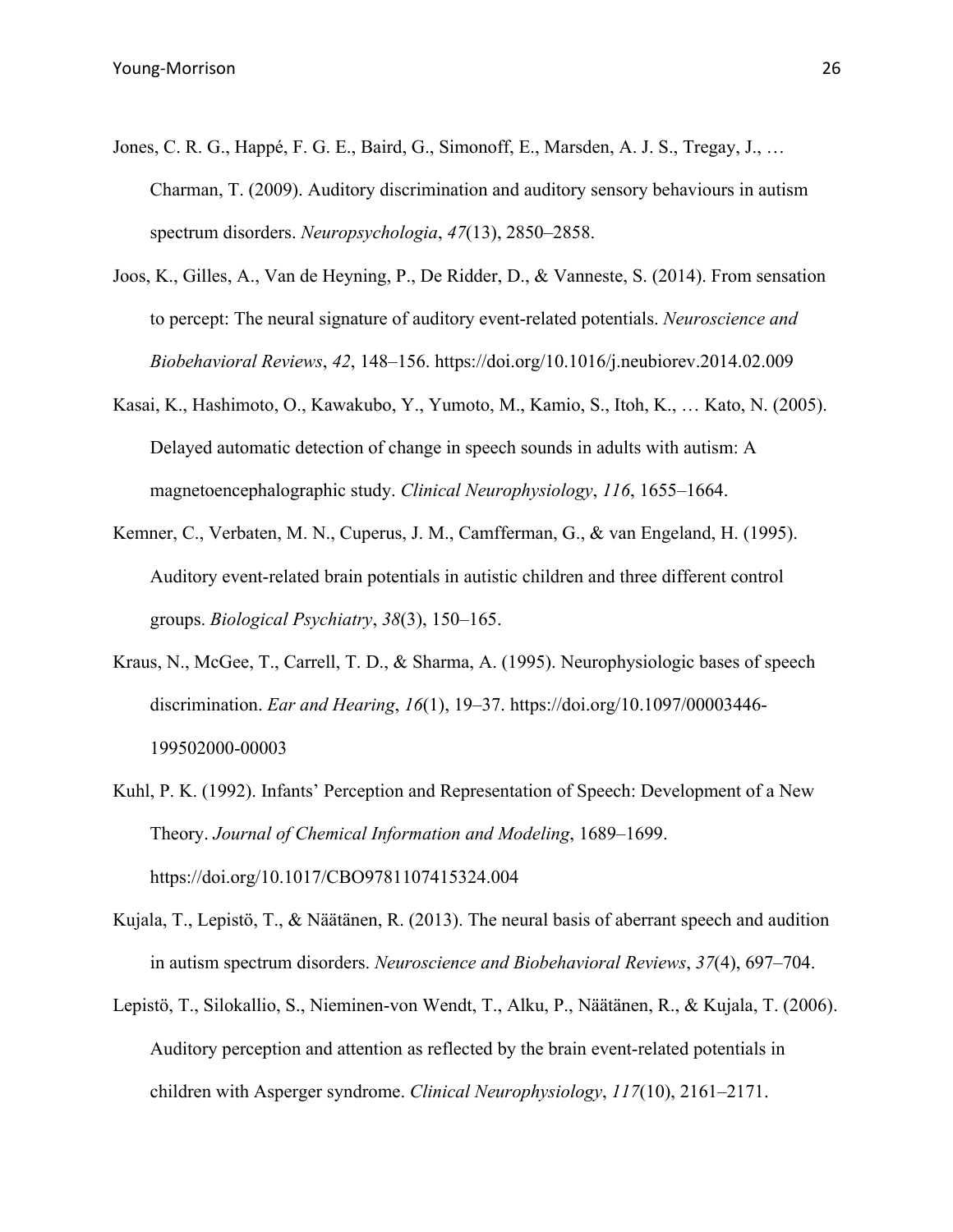https://doi.org/10.1016/j.clinph.2006.06.709

- Lepistö, Tuulia, Kujala, T., Vanhala, R., Alku, P., Huotilainen, M., & Näätänen, R. (2005). The discrimination of and orienting to speech and non-speech sounds in children with autism. *Brain Research*, *1066*(1–2), 147–157.
- Linden, D. E. J. (2005). The P300: Where in the brain is it produced and what does it tell us? *Neuroscientist*, *11*(6), 563–576. https://doi.org/10.1177/1073858405280524
- Linke, A. C., Jao Keehn, R. J., Pueschel, E. B., Fishman, I., & Müller, R. A. (2018). Children with ASD show links between aberrant sound processing, social symptoms, and atypical auditory interhemispheric and thalamocortical functional connectivity. *Developmental Cognitive Neuroscience*, *29*, 117–126. https://doi.org/10.1016/j.dcn.2017.01.007
- MATLAB. (2013). Natick, Massachussetts: The MathWorks Inc.
- Näätänen, R., Paavilainen, P., Rinne, T., & Alho, K. (2007). The mismatch negativity (MMN) in basic research of central auditory processing: A review. *Clinical Neurophysiology*, *118*(12), 2544–2590. https://doi.org/10.1016/j.clinph.2007.04.026
- Näätänen, Risto, & Winkler, I. (1999). The concept of auditory stimulus representation in cognitive neuroscience. *Psychological Bulletin*, *125*(6), 826–859. https://doi.org/10.1037/0033-2909.125.6.826
- O'Connor, K. (2012). Auditory processing in autism spectrum disorder: A review. *Neuroscience and Biobehavioral Reviews*, *36*(2), 836–854.
- Oram Cardy, J. E., Flagg, E. J., Roberts, W., & Roberts, T. P. L. (2005). Delayed mismatch field for speech and non-speech sounds in children with autism. *Neuroreport*, *16*(5), 521–525.
- Osberger, M. J., Todd, S. L., Berry, S. W., Robbins, A. M., & Miyamoto, R. T. (1991). Effect of age at onset of deafness on children's speech perception abilities with a cochlear implant.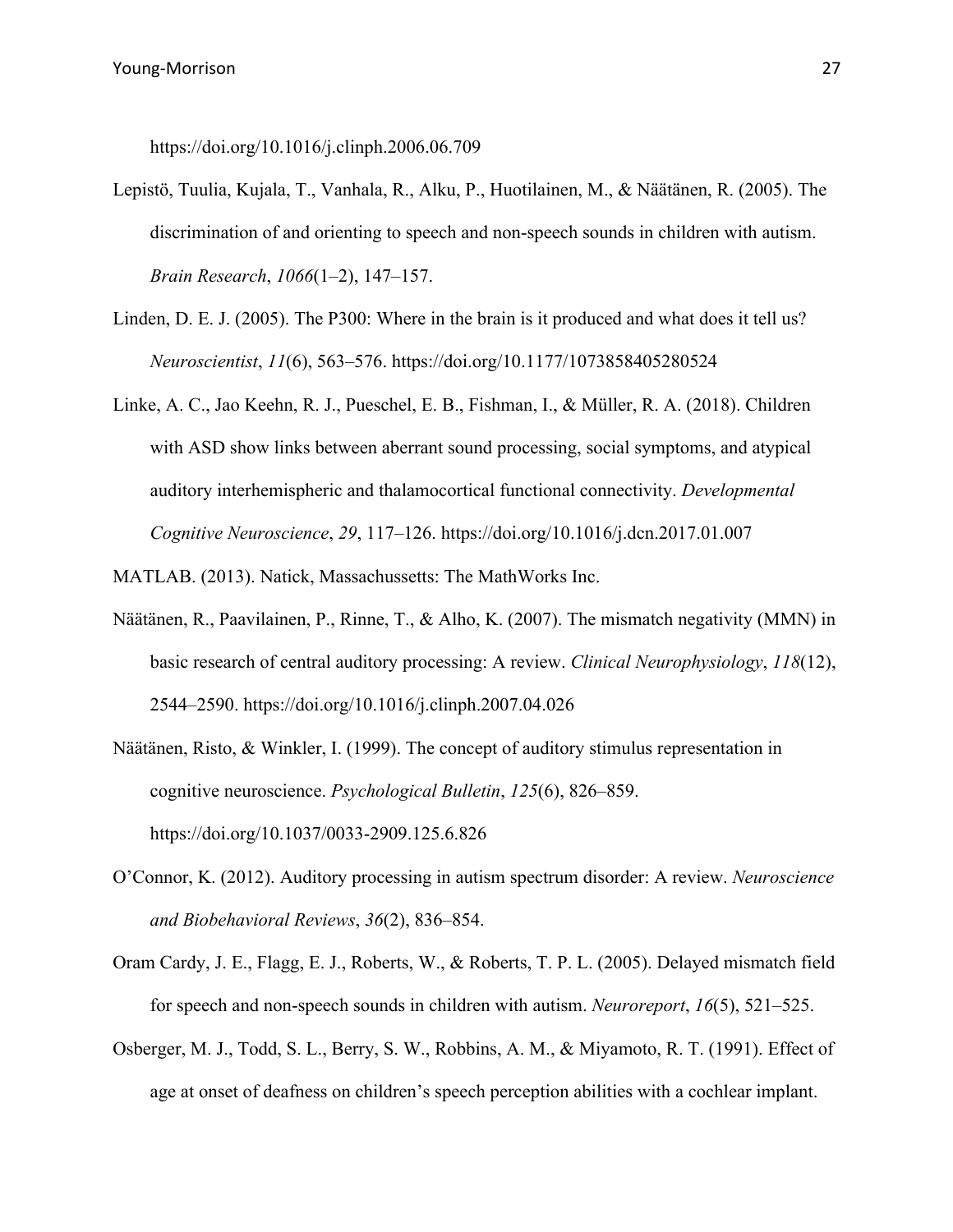*Annals of Otology, Rhinology & Laryngology*, *100*(11), 883–888.

- Picton, T. W. (1992). The P300 Wave of the Human Event-Related Potential. *Journal of Clinical Neurophysiology*, *9*(4), 456–479.
- Polich, J. (2007). Updating P300: An integrative theory of P3a and P3b. *Clinical Neurophysiology*, *118*(10), 2128–2148.
- Polich, J., & Criado, J. R. (2006). Neuropsychology and neuropharmacology of P3a and P3b. *International Journal of Psychophysiology*, *60*(2), 172–185.
- Roberts, T. P. L., Cannon, K. M., Tavabi, K., Blaskey, L., Khan, S. Y., Monroe, J. F., … Edgar, J. C. (2011). Auditory magnetic mismatch field latency: A biomarker for language impairment in autism. *Biological Psychiatry*, *70*(3), 263–269.
- Roberts, T. P. L., Schmidt, G. L., Egeth, M., Blaskey, L., Rey, M. M., Edgar, J. C., & Levy, S. E. (2008). Electrophysiological signatures: Magnetoencephalographic studies of the neural correlates of language impairment in autism spectrum disorders. *International Journal of Psychophysiology*, *68*(2), 149–160.
- Schwartz, J.-L., Basirat, A., Ménard, L., & Sato, M. (2012). The Perception-for-Action-Control Theory (PACT): A perceptuo-motor theory of speech perception. *Journal of Neurolinguistics*, *25*(5), 336–354.
- Tecchio, F., Benassi, F., Zappasodi, F., Gialloreti, L. E., Palermo, M., Seri, S., & Rossini, P. M. (2003). Auditory sensory processing in autism: A magnetoencephalographic study. *Biological Psychiatry*, *54*(6), 647–654.
- Turner, L. M., Stone, W. L., Pozdol, S. L., & Coonrod, E. E. (2006). Follow-up of children with autism spectrum disorders from age 2 to age 9. *Autism*, *10*(3), 243–265.
- Wang, C., Ulbert, I., Schomer, D. L., Marinkovic, K., & Halgren, E. (2005). Responses of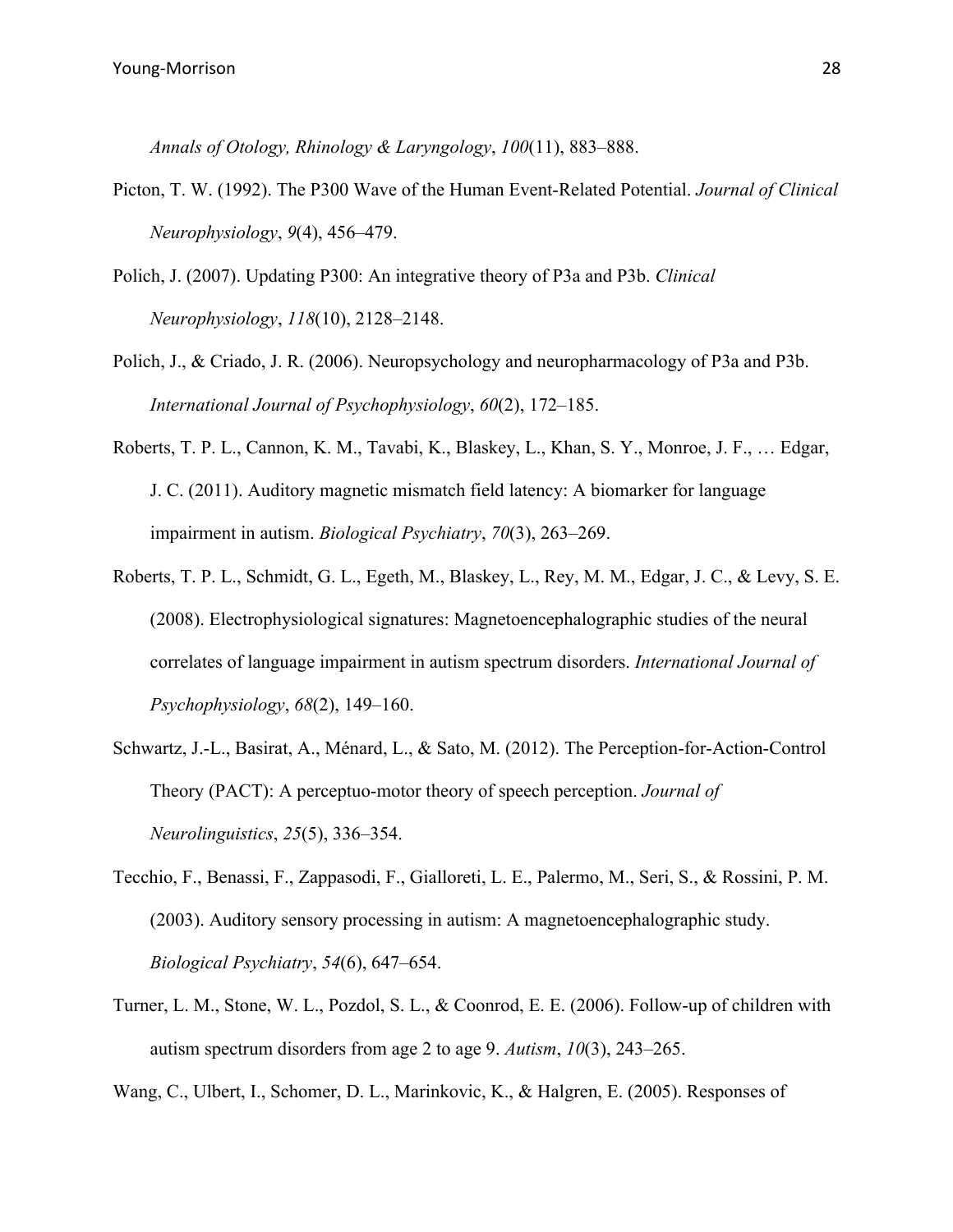human anterior cingulate cortex microdomains to error detection, conflict monitoring, stimulus-response mapping, familiarity, and orienting. *Journal of Neuroscience*, *25*(3), 604– 613. https://doi.org/10.1523/JNEUROSCI.4151-04.2005

You, R. S., Serniclaes, W., Rider, D., & Chabane, N. (2017). On the nature of the speech perception deficits in children with autism spectrum disorders. *Research in Developmental Disabilities*, *61*, 158–171. https://doi.org/10.1016/j.ridd.2016.12.009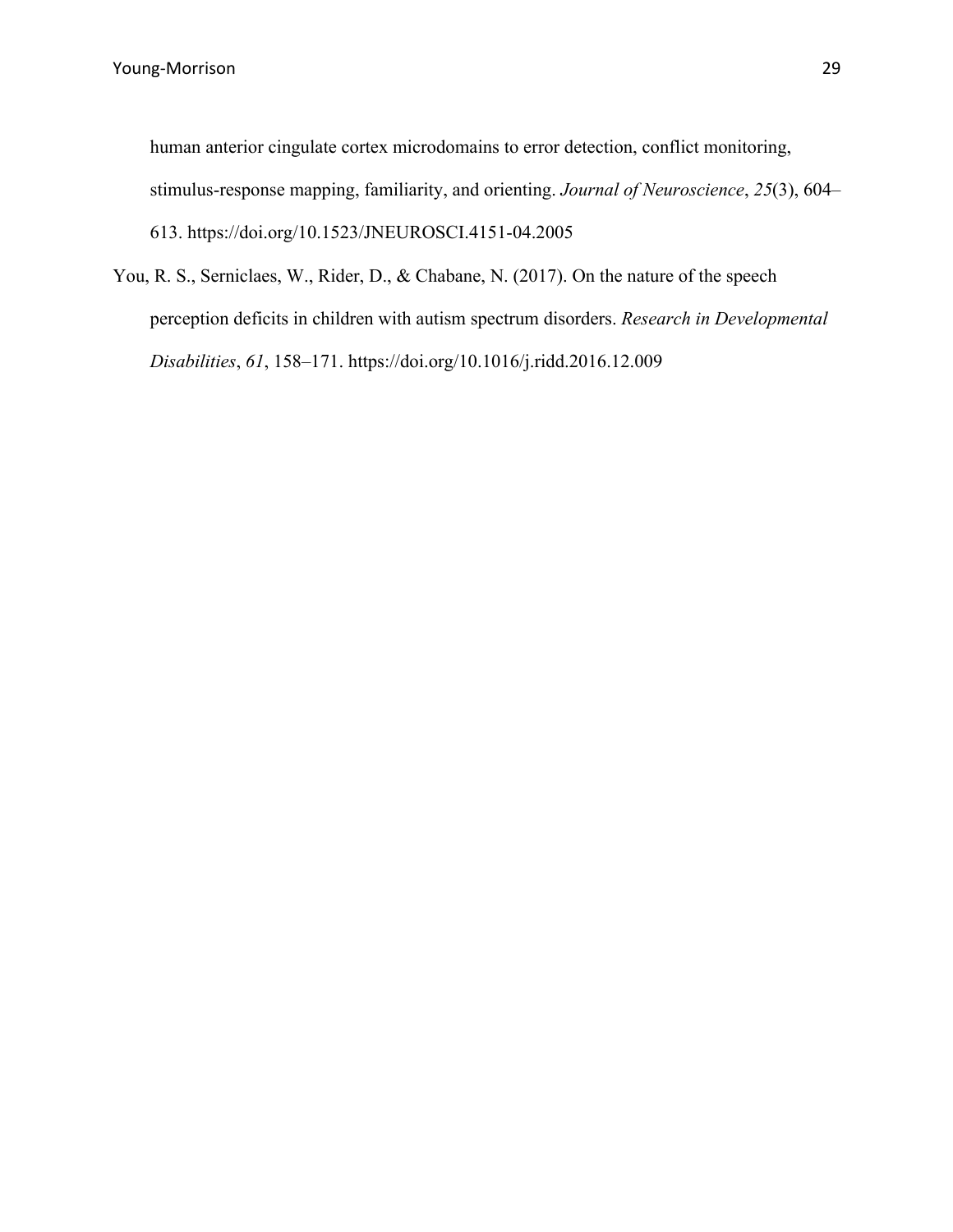

Figure 1. This graph was adapted from Ferrie et al. (2003). This is to demonstrate the time signature and pose as example for the MMN and P300 components. These waves were produced from TD children.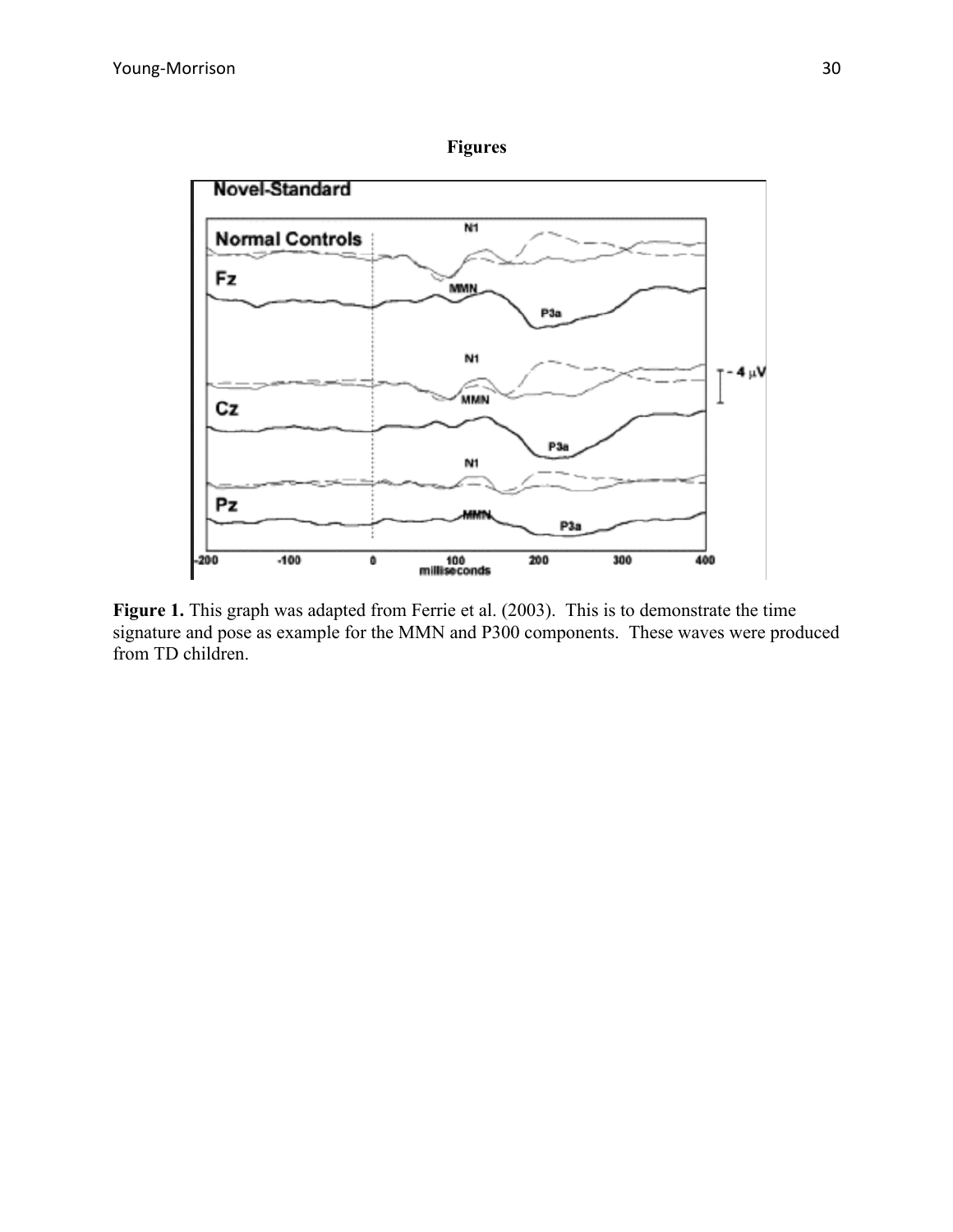

**Figure 2** The above graphs are the deviant minus standard waveforms for the left, midline, and right hemispheres for the frontal, central, and parietal lobes. Each graph compares all four conditions for each group. . The amplitudes are measured in  $\mu$ V (y axis) over the time in ms (x axis) after the stimulus was presented The main activity is seen over frontal sites.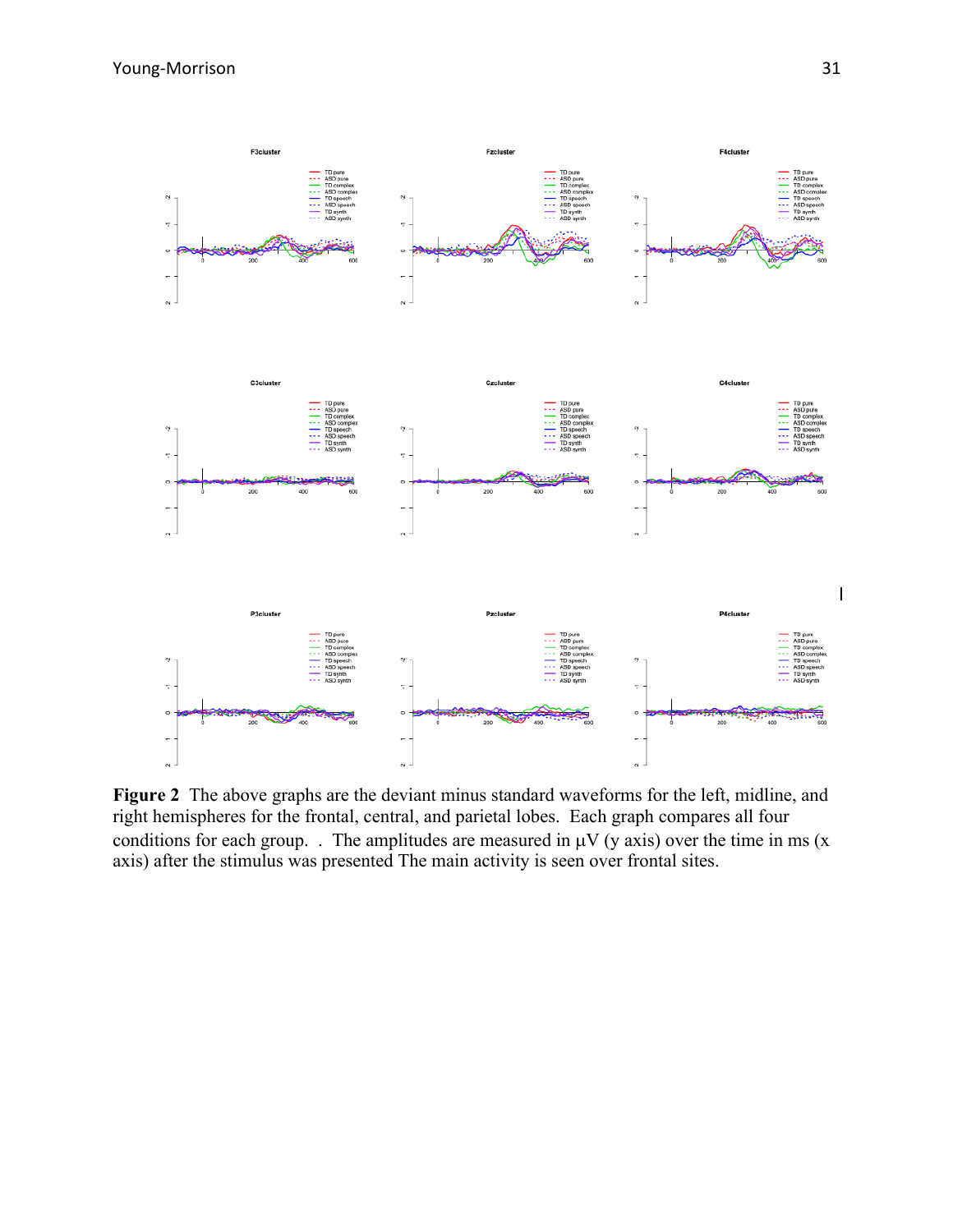

**Figure 3.** The above graphs show the significance between TD and ASD group interactions by condition. The F4 clusters are right hemisphere frontal electrode clusters. The amplitudes are measured in  $\mu$ V (y axis) over the time in ms (x axis) after the stimulus was presented. The pure condition shows a significantly smaller amplitude for the MMN, 250-350ms, in the TD group compared to the ASD group. The complex tones, speech, and synthetic conditions show significantly larger amplitudes for the P300, 350-450ms, in the TD group compared to the ASD group.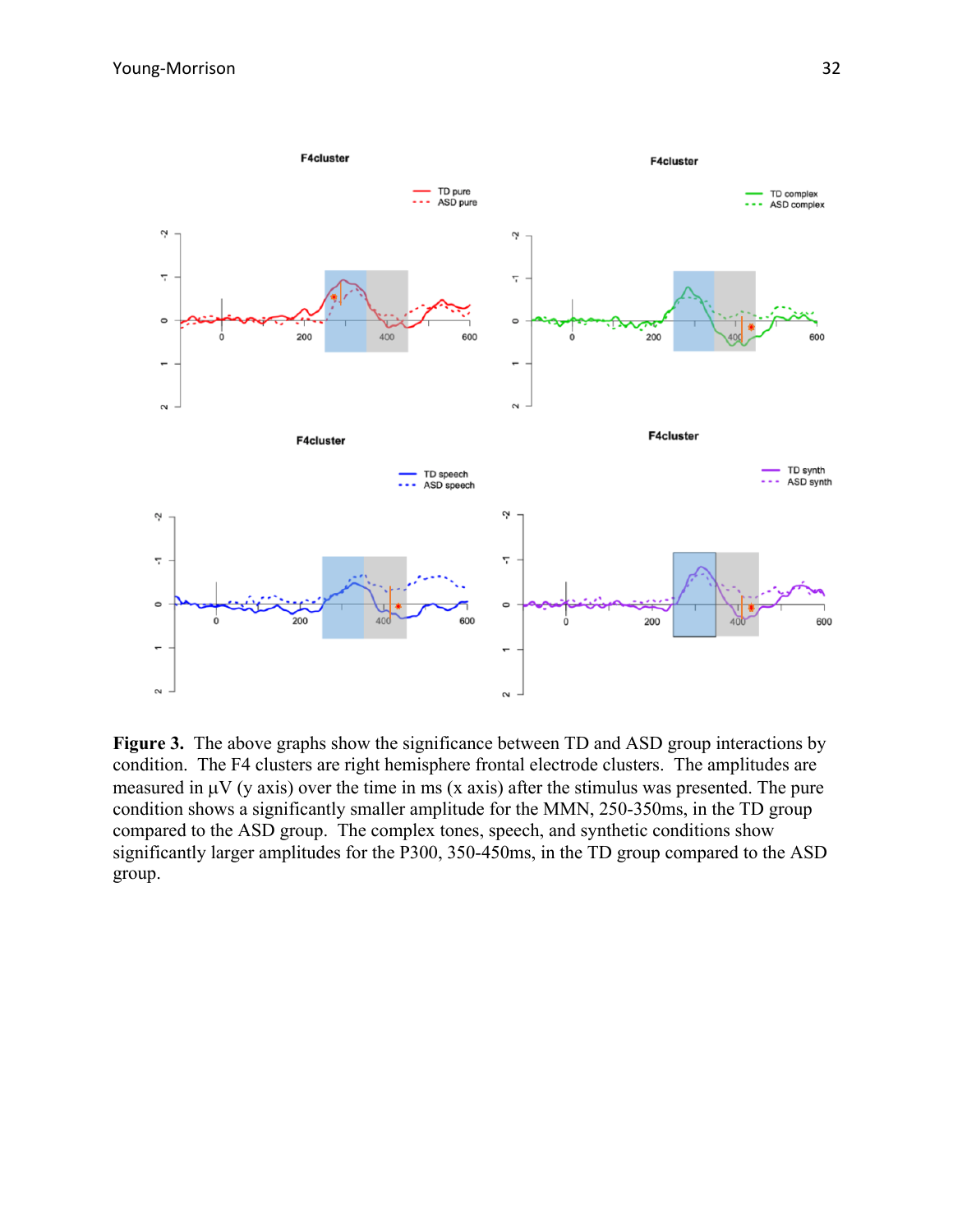|                                 |       |                                                           | t-tests between       |
|---------------------------------|-------|-----------------------------------------------------------|-----------------------|
| <b>Test Type</b>                |       | <b>Mean score TD group</b><br><b>Mean score ASD group</b> |                       |
| Age                             | 30.6  | 23                                                        | $t(12.56)=-1.72$      |
| <b>Digit Span Forward</b>       | 8.4   | 12                                                        | $t(17.65)=3.38***$    |
| <b>Digit Span Backwards</b>     | 6.56  | 8.8                                                       | $t(16.98)=2.71$ **    |
| AQ                              | 30.1  | 14.6                                                      | $t(16.16)=-5.46$ **** |
| <b>KBIT</b> verbal              | 89.36 | 108.8                                                     | $t(15.403)=2.12**$    |
| <b>KBIT</b> non-verbal          | 92.64 | 104.8                                                     | $t(18.04)=1.82*$      |
| <b>KBIT</b> combination         | 90    | 108.8                                                     | $t(16.55)=2.37**$     |
| <b>PPVT</b>                     | 92.18 | 107.4                                                     | $t(13.12)=1.64$       |
| <b>EVT</b>                      | 94.8  | 119                                                       | $t(5.54)=1.80$        |
| ADOS communication +            | 9.88  |                                                           |                       |
| social sore                     |       | NA                                                        | NA                    |
| ADOS social affect +            | 15.45 |                                                           |                       |
| restrictive and repetitive      |       |                                                           |                       |
| behavior (SA+RBB) score         |       | NA                                                        | NA                    |
| <b>ADOS</b> calibrated severity | 7.18  |                                                           |                       |
| score (CSS)                     |       | <b>NA</b>                                                 | NA                    |
| <b>ADOS</b> module              | 3.36  | NA                                                        | NA                    |
| <b>WRAT Sentence</b>            | 91    |                                                           |                       |
| Comprehension                   |       | 118                                                       | $t(11.96)=3.14$ ***   |
| <b>WRAT Word Reading</b>        | 98.67 | 106.33                                                    | $t(10.12)=0.95$       |

**Table 1.** The above table shows the mean screening scores and important demographics for the participants by group. The ASD group produced significantly lower scores for digit span forward and backward, AQ, KBIT verbal and nonverbal, and WRAT sentence comprehension tests.